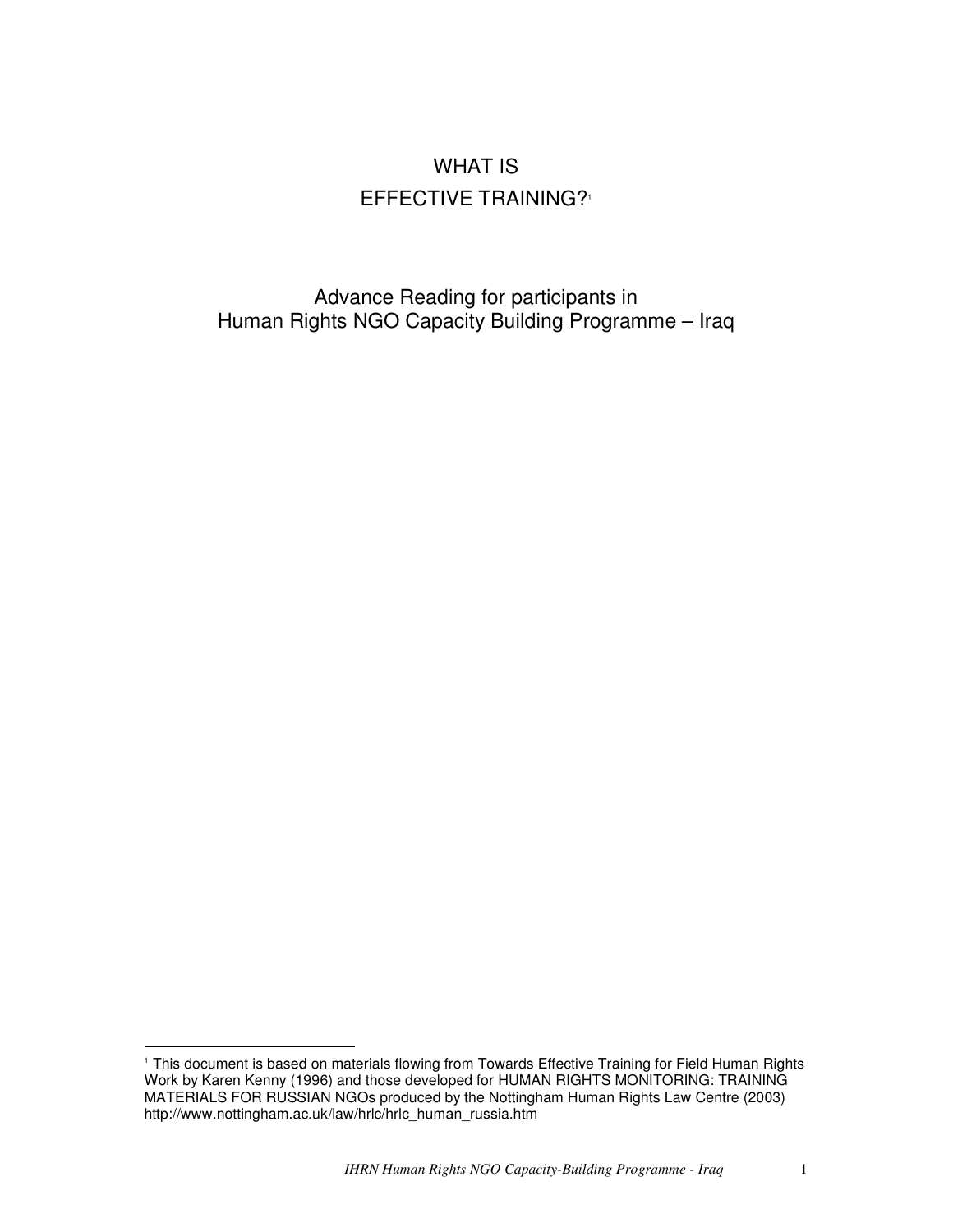**Table of Contents** 

| 1. |        |  |
|----|--------|--|
| 2. |        |  |
|    | 2.1.   |  |
|    | 2.2.   |  |
|    | 2.3.   |  |
|    | 2.4.   |  |
|    | 2.5.   |  |
|    | 2.6.   |  |
|    | 2.6.1. |  |
|    | 2.6.2. |  |
|    | 2.6.3. |  |
|    | 2.7.   |  |
|    | 2.8.   |  |
|    | 2.9.   |  |
|    | 2.10.  |  |
|    | 2.11.  |  |
|    |        |  |
| 3. |        |  |
|    | 3.1.   |  |
|    | 3.2.   |  |
|    | 3.3.   |  |
|    |        |  |
|    | 3.4.   |  |
|    | 3.5.   |  |
|    | 3.6.   |  |
|    | 3.7.   |  |
|    | 3.7.1. |  |
|    | 3.7.2. |  |
|    | 3.7.3. |  |
|    | 3.7.4. |  |
|    | 3.8.   |  |
|    | 3.8.1. |  |
|    | 3.8.2. |  |
|    | 3.9.   |  |

 $\Delta$ 

2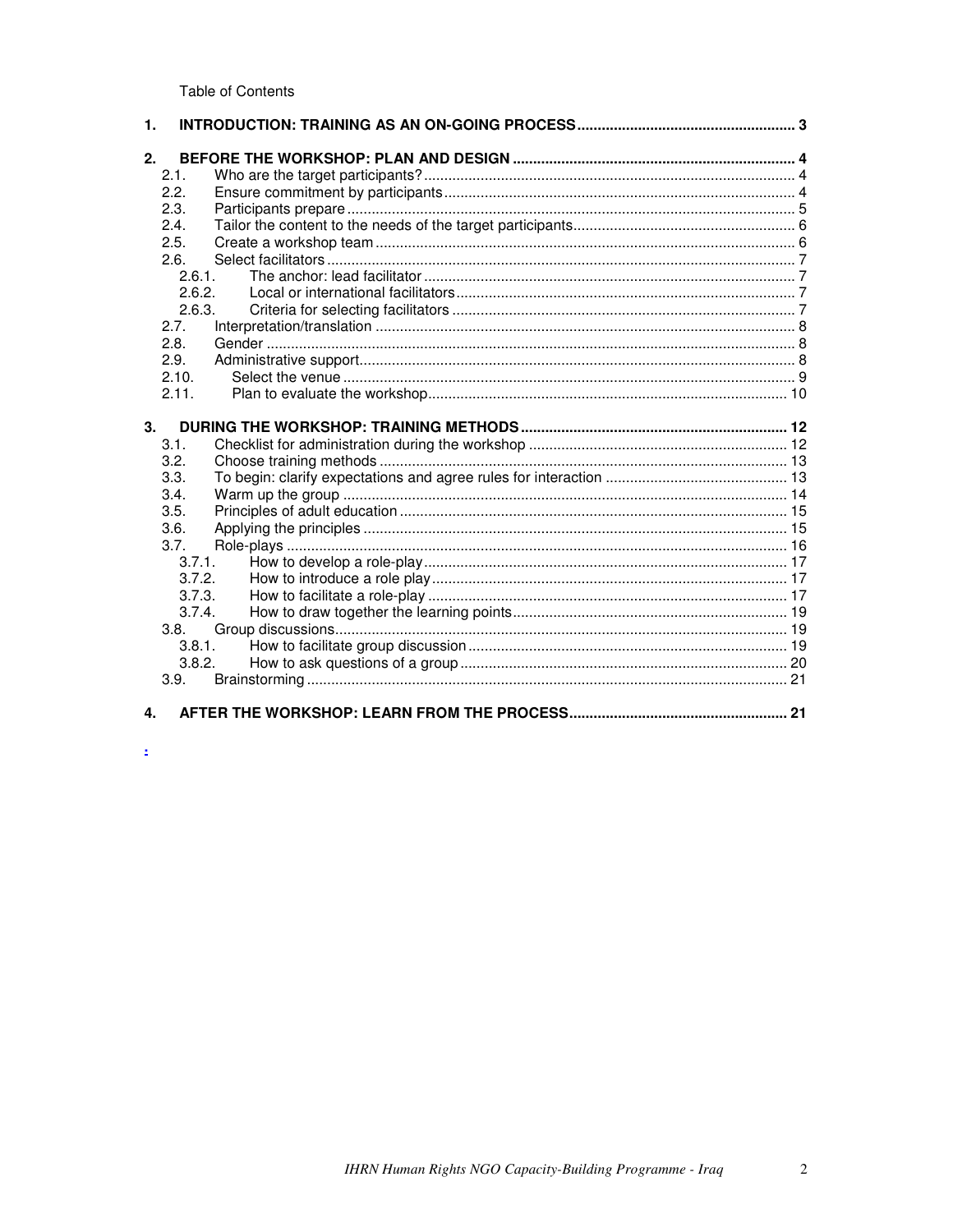# **1. INTRODUCTION: TRAINING AS AN ON-GOING PROCESS**

In the last years in the global NGO community, an emphasis on workshops has taken root as if workshops were an end in themselves – instead of a means to an end. It is rare that a training workshop followed-up to ensure that it has had an impact. Workshops have been known to divert time, energy and funding away from other means which could be more effective in stimulating human rights change.

To be effective, training is best designed as an on-going process. A key part of that process can be a well-planned workshop. A more effective approach is often a series of workshops, with practical support to applying what is learned in between such workshops. This encourages learning through experience – the most effective manner for an adult to learn.

This document provides a set of ideas which should be adapted by the trainers to suit their particular needs.

The purpose of this document is help trainer's focus on the important role a workshop can play in training for human rights work if:

- a) Prepared with adequate lead-in time to ensure the content is tailored to the actual needs of the participants; with
- b) Principles of adult education applied e.g using highly participatory techniques, and

If they are followed through with on-going accompaniment to support participants in applying what they have learned.

The administrative details so essential to workshop organisation are included – as well as guidance for facilitators in training methodology.

The sections of this chapter broadly follow the stages: **before, during and after** a training workshop.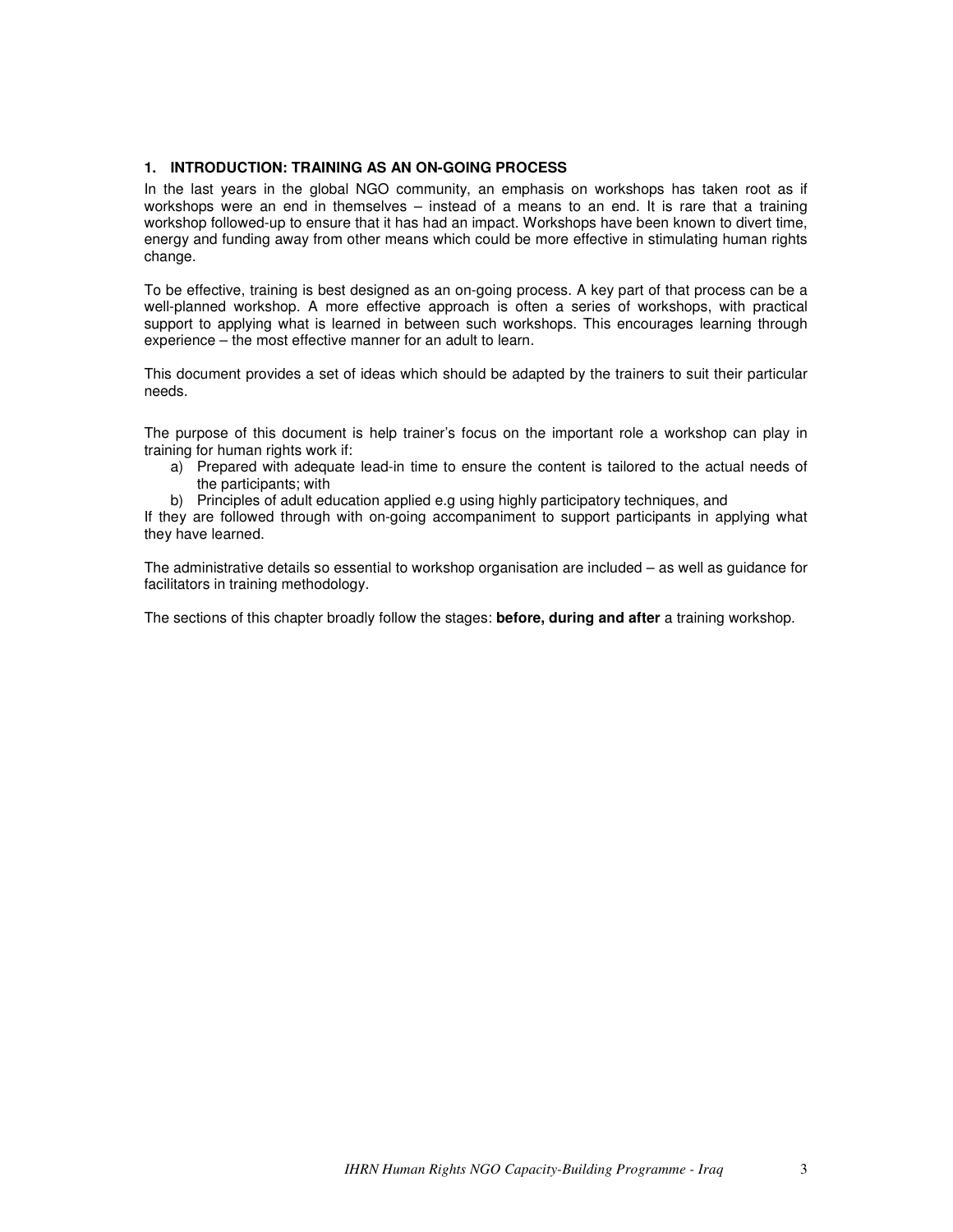# **2. BEFORE THE WORKSHOP: PLAN AND DESIGN**

As will be seen, by far the most extensive work is needed at the planning stage.

#### **2.1. Who are the target participants?**

Several different aims can be accommodated in the selection of participants. Key criteria, depending on the aim of the workshop, might include:

- a) Priority for committed personnel who will stay in the NGO and **apply in practice** what is learned.
- b) The need of an **individual to apply new knowledge and skills** on this topic. It is sometimes the case that NGOs send their most experienced/most senior staff member – who may have been to many previous workshops, and need this one least.
- c) **Networking – cross-sectoral participants**: A workshop can encourage day to day cooperation among human rights actors if they are together in an effective learning environment.

This might mean increasing awareness among local journalists by inviting them to be part of some/all of the workshop; or local officials or politicians; other partner NGOs etc. This can help enrich discussion, and increase awareness of the roles of the various actors (state and nonstate) in achieving the protection of a particular human right. The networking importance of workshops should not be underestimated. The advantages and disadvantages of including state officials should be considered (e.g making frank discussion more difficult; or helping to open doors to communication between NGOs and state officials, as well as working towards mutual understanding of the human rights framework or their work).

If a roundtable discussion as part of the workshop is envisaged, participation by any guests should be planned with the advocacy objective clearly understood by participants, and planning done so that the means of conducting the roundtable achieve that goal. It can easily occur that state officials come along and deliver a prepared speech about their ministry or institution. If it was a more interactive discussion that was planned, particular attention is needed to the issue of chairing the discussion to ensure that it remains coherent and focussed.

d) **Strengthen NGO collaboration:** There is often competition among human rights NGOs for scarce donor funding. This can undermine practical co-operation among colleagues. In contrast, colleagues who come together for training can use the opportunity to develop or strengthen a coalition for advocacy.

#### **2.2. Ensure commitment by participants**

Any workshop must have a maximum number of participants. Above 30 or so, the level of interaction is lessened (see section 3 below regarding the importance of participation).

As part of selecting participants, a real commitment by participants to apply what is learned in practice in their work is essential if the workshop is to be worthwhile.

Generally, the currency of workshops in the NGO community has been de-valued because of overreliance on workshops by NGOs and by donors as workshops are relatively straightforward activities to define and fund.

Professional NGOs will be aware of the need to value their time, to ensure that the management of their organisation does not suffer from trying to attend endless workshops. Similarly, donors will need to be more rigorous in seeking impact from training, beyond the mere fact that a number of people have sat in a room together for a number of days.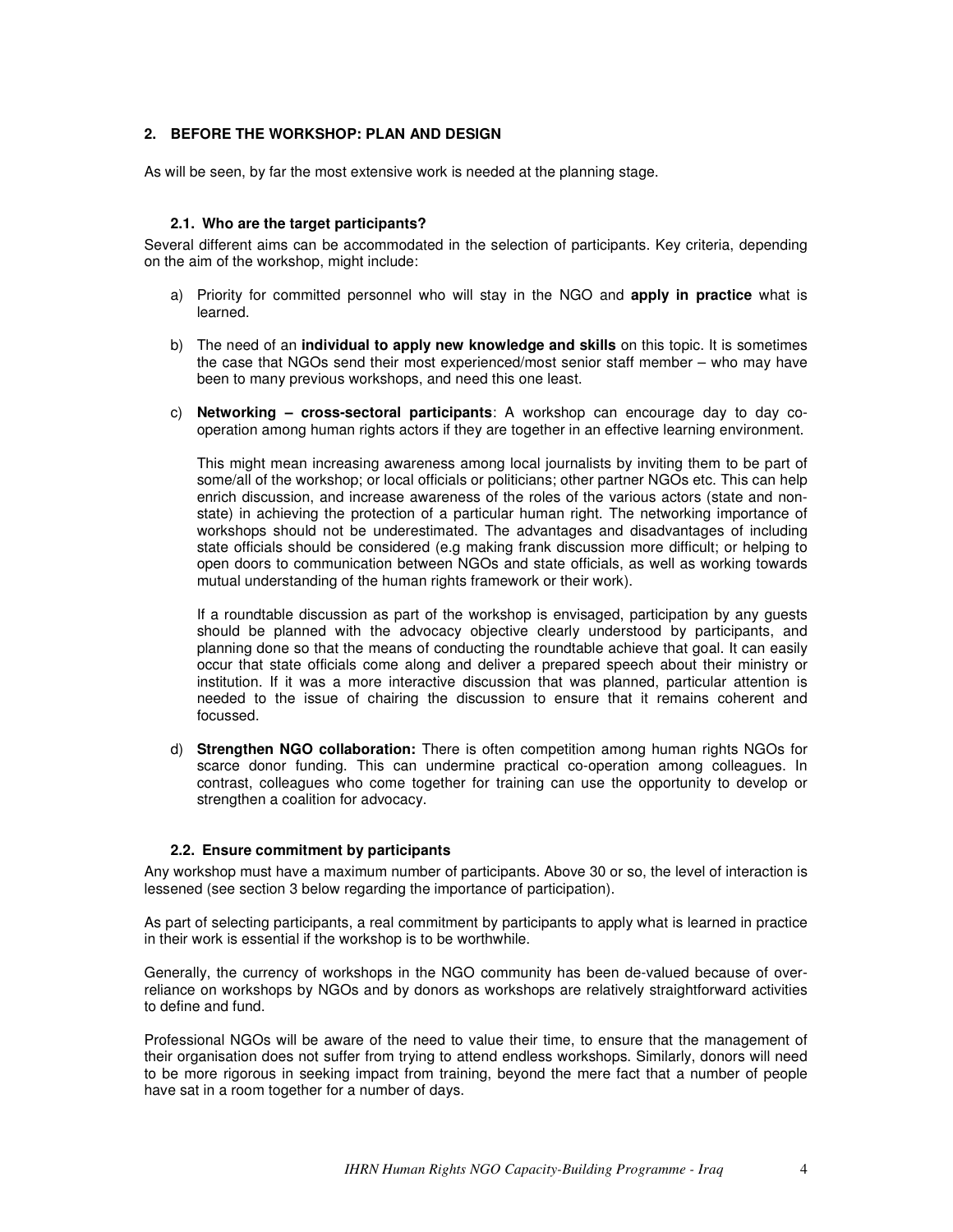It sometimes occurs that participants are paid to participate in workshops – even for those who are in employment and paid (e.g as public servants) to be present anyway. This not only inflates the cost of workshops – but it is an indication of lack of real commitment to learning.

It also sometimes occurs that:

- a) Invited participants only confirm participation at the last minute; or
- b) After confirming they will attend, fail to show up. This wastes a place that could have been allocated to another person, or
- c) Participants attend some but not all sessions in a workshop. This undermines the utility of the workshop not only for the individual, but also for the group. This is because an effective workshop builds knowledge in steps, module by module. If you miss one part of the foundation, a participant may not grasp later stages of the workshop, or may delay the group by asking questions which have already been dealt with.

This is also disruptive to the group, as team-building is an essential element of effective group learning (see below). If the number of participants in any session is unpredictable, trainers may not be able to use their planned roleplay, and so forth.

How can workshops be taken more seriously, and valued, by participants? One way is to focus on improving the relevance of the workshop to the needs of the participants, through steps such as those set out in this chapter. However, additional steps may also be needed which involve a change of attitude to workshops.

One suggestion raised is to **charge participants a fee** for the workshop - even a nominal one: The cost of a workshop is generally greater than most participants realise. A well-prepared workshop will have been planned perhaps for months in advance and a great deal of person-hours will have been invested. The overall cost per place in a workshop can be calculated in advance, and stated in the invitation to participants. Invitees can be allocated a nominal, or more substantial, part of that cost to pay to reflect their commitment to learning from the course, and applying that learning in their work. This sum would need to be paid in advance by the participants to reserve their place.

In another suggestion received, participants were provided with pre-reading material, and then **tested on it** (through multiple choice). If they do not pass, showing they have not read the material, their commitment to learning is in doubt, and their place should be re-allocated.

As part of this process of ensuring commitment by participants, consideration may be given to issuing **certificates of participation** for workshop participants. Similarly, facilitators should seek to identify participants who might be developed as **future facilitators** perhaps by giving them some experience by having them lead a session at a subsequent workshop.

## **2.3. Participants prepare**

Another aspect of the commitment to learn is: preparation for a workshop by participants. Lead-in time for preparation is essential so that pre-reading can be disseminated and studied by participants (as discussed above).

Pre-reading serves several purposes:

- a) To help ensure that participants are already empowered with basic knowledge so everyone is able to participate in discussions/ask questions from the outset of the workshop
- b) To try to establish a common minimum standard of knowledge among participants who may otherwise vary in their familiarity with the workshop topic.

However, the pre-reading should be carefully chosen:

a) The number of pages to be read should be kept manageable.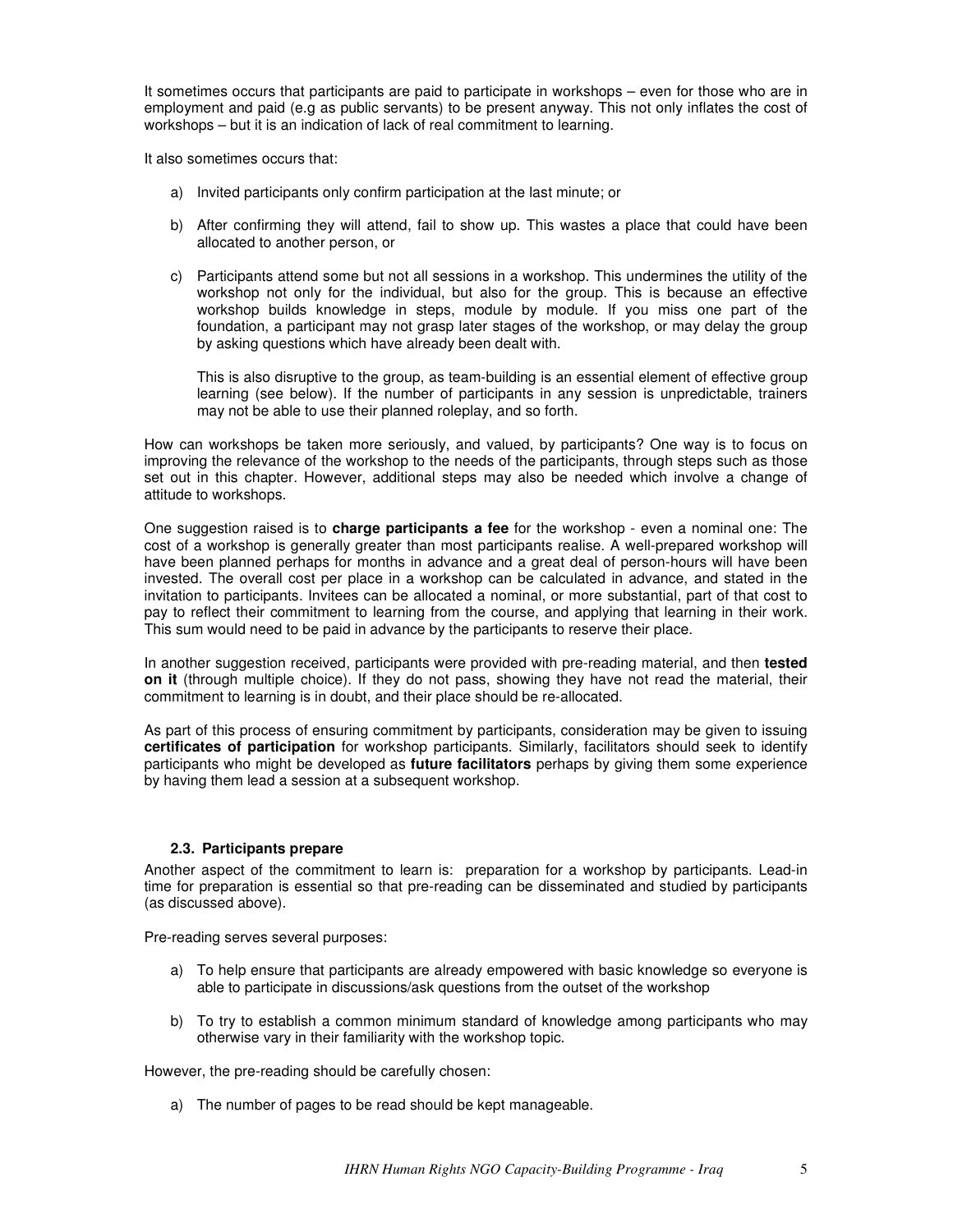- b) Pre-reading should be tailored to the participant's needs e.g if a basic introduction to human rights concepts is needed, a text that is clear, concise and simple should be chosen.
- c) A cover note with table of contents should distinguish between those documents to be closely studied, and those with are texts for reference only (e.g treaty texts).
- d) Participants should be asked to bring those materials to the workshop to be inserted in their workshop packs to save copying costs for the organisers.

# **2.4. Tailor the content to the needs of the target participants**

It is essential that facilitators are provided with a clear profile of the participants well in advance. This is necessary

- a) So that the skills and experience of the participants can be drawn upon in planning case studies or sample scenarios to discuss;
- b) To increase the participant's sense of responsibility for their own learning by engaging with the facilitators to prepare the workshop in advance e.g by providing real case studies from their own experience to be used in discussion. These should be requested by the facilitator so that the workshop illustrations used come from the participant's day to day reality of human rights issues; and
- c) So that the level and nature of the content of the workshop can be tailored to the needs of the participants

One useful way to obtain this information is to provide a short questionnaire to participants, such as the one below, and to ensure it is fully completed and returned to the facilitators in good time for their preparation of the content of the workshop.

Prepare for follow-up to ensure the completion of the questionnaire. The purpose of the questions should be carefully explained, i.e to help the facilitators plan the workshop to meet their needs – and not to 'judge' the participants. For example, in the section "position in organization/profession" people may not complete this part if they do not realise its importance. The practice of tailoring workshops to the needs of participants will hopefully become more widespread among human rights NGOs. In the meantime, it should be expected that the administrative support team of the workshop will need to call the participants for several times in order to receive the completed questionnaire.

|   | Sample questions for invited participants                                             |  |  |
|---|---------------------------------------------------------------------------------------|--|--|
|   | Name:                                                                                 |  |  |
| 2 | Sex:                                                                                  |  |  |
| 3 | Age:                                                                                  |  |  |
| 4 | Contact details/organisation:                                                         |  |  |
| 5 | Position within the NGO (also if relevant profession/job):                            |  |  |
| 6 | NGO/human rights experience                                                           |  |  |
|   | Human Rights experience $+$ any training (please give details, how long, by whom etc) |  |  |
| 8 | Your specific human rights interests:                                                 |  |  |
|   | a) As an individual and                                                               |  |  |
|   | As part of your organisation<br>b)                                                    |  |  |

## **2.5. Create a workshop team**

The preparation of a workshop depends on good communication and teamwork among the key actors: the lead trainer; guest facilitators; the participants; the administrative support team, as well as the staff of the venue (e.g if it is a hotel).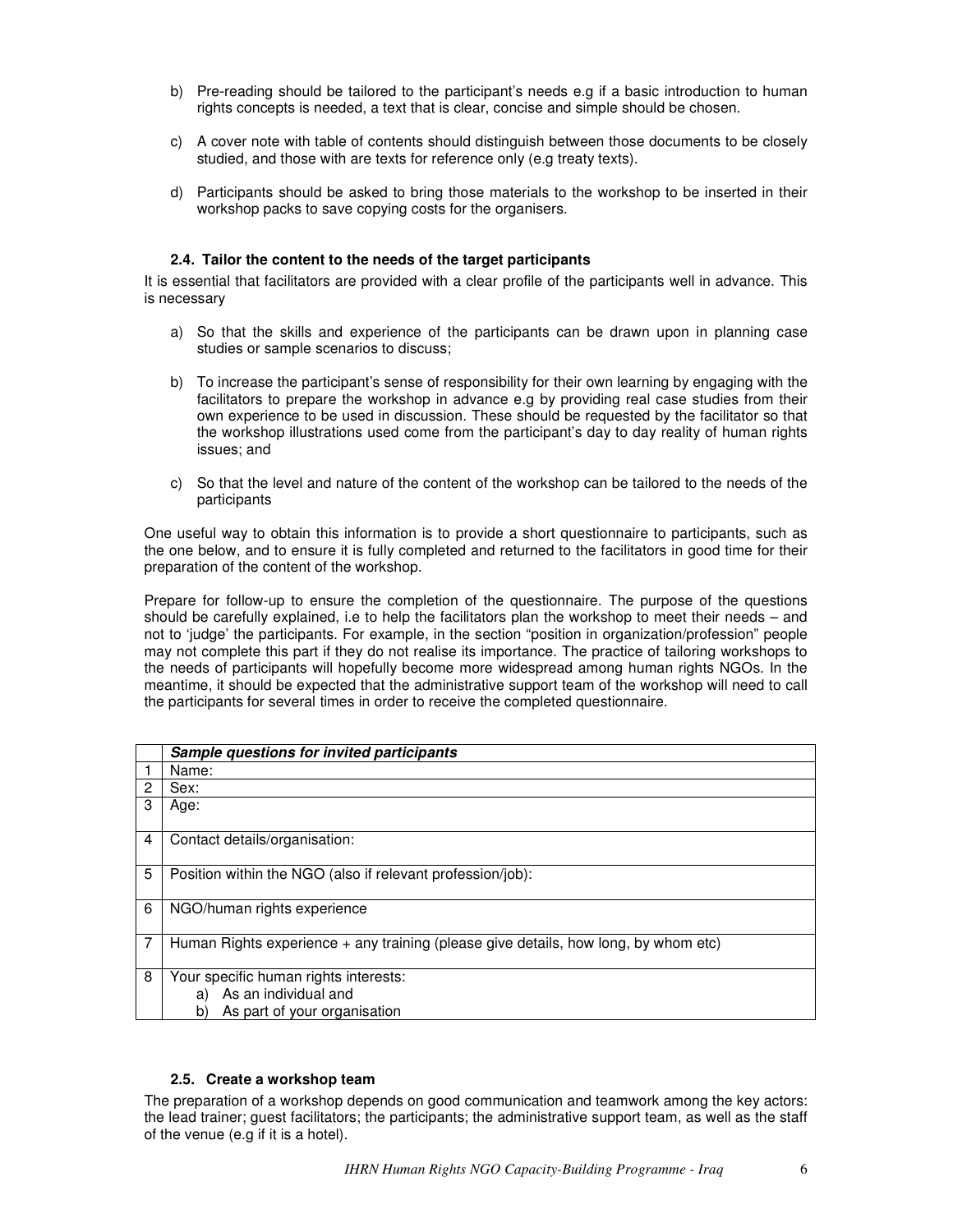. Clarity of Roles: it is essential that each of the team involved in preparing a workshop know exactly where their responsibilities begin and end, and that this division of labour – and deadlines for the different stages of preparation are clear and respected.

It should also be clear who has authority to ensure that the responsibilities are met by each member of the team – i.e who reports to whom. The overall objective is to create a workshop that everyone involved is proud to say they were part of.

# **2.6. Select facilitators**

Of equal importance to the selection and preparation of participants, is the selection and preparation of facilitators. Those who will facilitate the workshop should be selected to form a well-balanced team.

# **2.6.1. The anchor: lead facilitator**

It is important to have a 'lead trainer' who is skilled in adult education techniques in the area of human rights. Their role is to act throughout the workshop as an 'anchor' pulling the various modules together. They provide introductions to modules which set out the objective and which relate it back to work already done by the group.

The lead trainer should be responsible for briefing in advance each of the other trainers who will provide input. This is to ensure that each module is prepared to cover precisely what is needed in that module –to avoid gaps or duplication with other modules.

The lead trainer should therefore have the profile and skills of a trainer: ability to communicate simply and clearly to a non-specialist audience; experience of training methods (beyond presentations or lectures) such as roleplays; and most importantly they need to have the commitment to inspire and energise the workshop learning process.

A lead trainer needs to have in addition, some knowledge of international human rights law and practice – but they do not need to be a subject-matter specialist in all the topics of the workshop, as that is the role of guest facilitators. A well-balanced team of facilitators is one in which skills complement each other.

## **2.6.2. Local or international facilitators**

When considering whether to engage a local or international consultant as part of the training team: Survey the resources available

- a) Within your own NGO
- b) Seek training support from other regional NGOs who may be more specialised in the topic, or who may have a particular staff member who has experience as a trainer or subject-matter specialist. This can be an effective form of networking with other NGOs
- a) Check whether there are appropriate trainers who are staff members of international bodies present in the region, or in the capital. If a workshop is seen to be well-planned, a member of the UN family such as Unicef is more likely to respond positively to an invitation to contribute to a training session (e.g on their area of expertise e.g the human rights of the child)

If there is funding available to engage a consultant as lead trainer, or as a guest trainer, this allocation of scarce NGO resources will need to be carefully planned so that value for money is received. A written contract with clear division of labour can help ensure that expectations are met. At a minimum, an outline of the consultant's contribution should be produced in advance for the lead trainer to see if any adjustments are needed as to the material covered. If a consultant produces material for the NGO, the issue of copyright should be settled in advance so that the NGO knows whether it can replicate/disseminate the material in the future.

# **2.6.3. Criteria for selecting facilitators**

The concept of expert for workshop training requires some consideration. An 'expert' in a substantive area may not necessarily have expertise transmitting that knowledge etc. This has practical implications for workshops: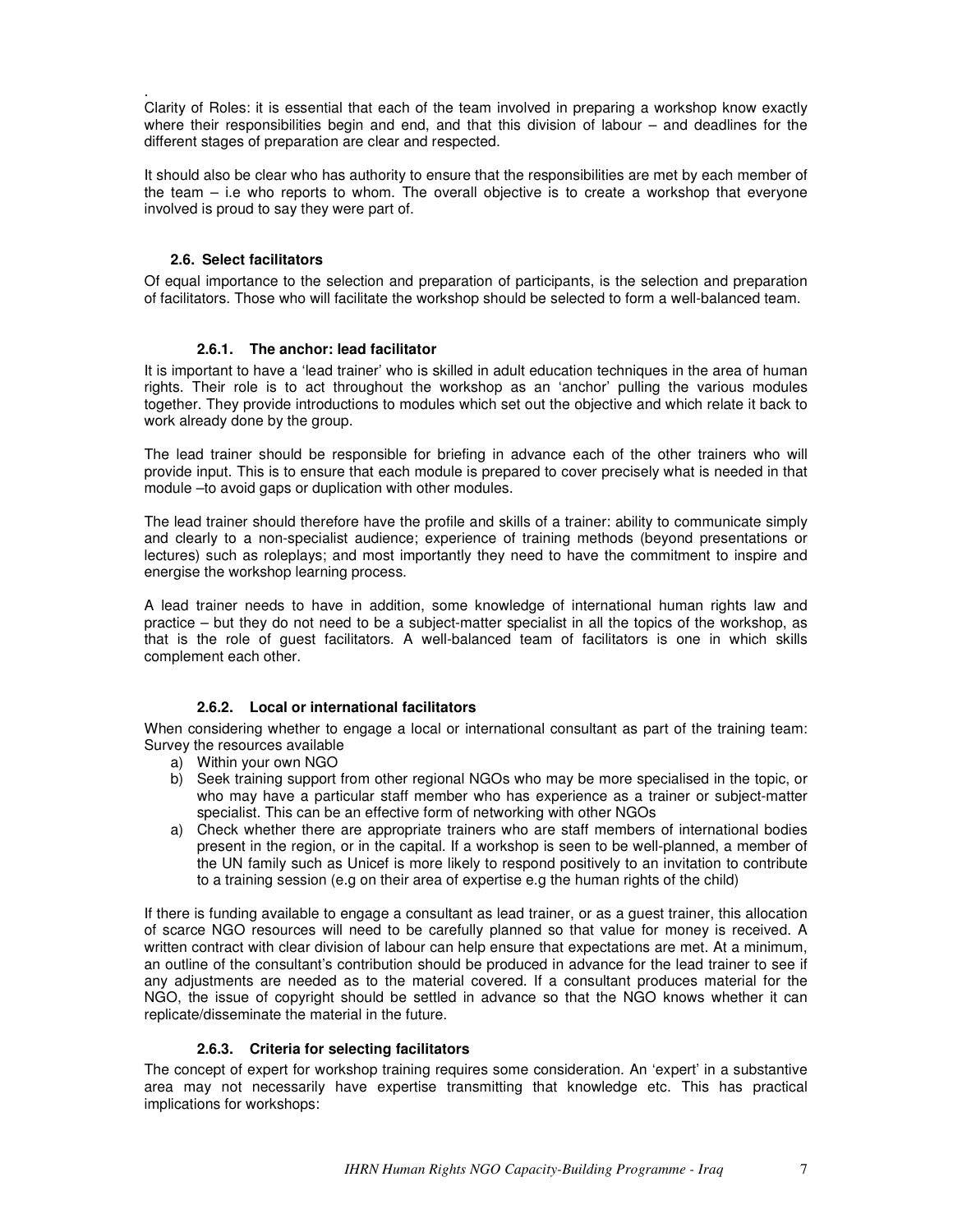- a) Substantive experts are not always the most effective communicators: there can be pressure to use a particular 'expert' as a facilitator, if they hold a high official position in the public service or academia. Yet the real issue is whether they can communicate in the context of training adults (see participation below)
- b) It is important that even 'experts' be accountable for the quality of their preparation, and the impact of their module in terms of learning.

Misperceptions among human rights 'experts' should be borne in mind when seeking to ensure accurate content for a training workshop. For example, there are widespread misperceptions among the human rights and legal community regarding:

- a) The nature of legal obligations undertaken by Russia on the international level (especially the commitment to bring the Constitution and all other laws, budgets, practices, whether federal or regional into full compliance)
- b) The binding, and sometimes immediate nature of the obligations in relation to economic, social and cultural rights and
- c) The role of a non-governmental human rights organisation in a democracy.

# **2.7. Interpretation/translation**

If an international guest is to be part of the workshop team, the issue of translation and interpretation may arise.

For translation of their pre-reading materials, the necessary lead-in time will be needed to allow for that. The quality of translation is a major issue not only for NGOs but also inter-governmental organisations: quality control is essential to ensure accuracy of translation.

Interpretation in a workshop may also be needed. This raises issues of cost, but also quality of communication. Interpretation can be a very costly addition to the workshop budget, and experienced professional interpreters will be needed. The terminology of human rights training can be quite specialised, and the quality of interpretation can enhance or undermine training. Quality standards vary, and recommendations should be sought from colleagues who have used the service-provider before.

If consecutive interpretation is chosen (i.e an interpreter interprets after each section of speech delivered) this can slow down the workshop discussion. If simultaneous interpretation is used, the necessary equipment, the technicians to set it up, and the space for it in the room will need to be planned for. Either way, a team of interpreters is needed to ensure they received adequate breaks.

## **2.8. Gender**

A criteria that should be always part of planning an effective workshop is the effective participation of women as both participants and trainers. As a minimum, the role of the lead trainer will include identifying, and planning to bring out in discussion, the gender perspectives which a particular human rights topic, or skill, involves.

It goes without saying that, applying human rights principles to training itself requires that active steps are taken to ensure that discrimination is not a factor in the way the workshop is organised.

(This is considered in more detail below: Applying human rights principles to training).

## **2.9. Administrative support**

The success of a workshop also depends on the administration team. The logistics of organising effective training can be time-consuming, and should be the responsibility of an administrative team. The kind of tasks to plan for, include:

 $\Rightarrow$  Copy and disseminating pre-reading (asking participants to confirm not only safe receipt, but also that all emailed documents can be opened etc.)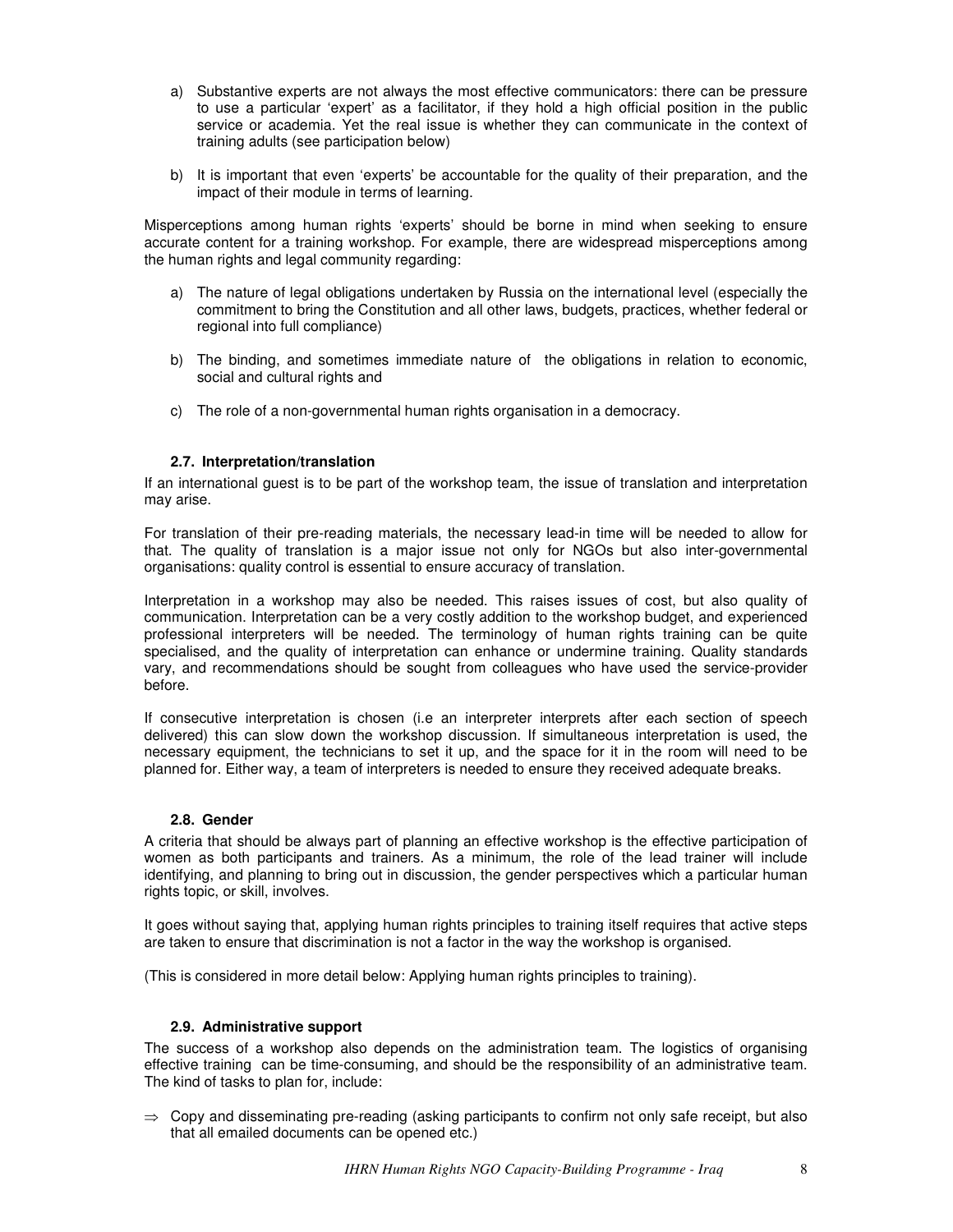- $\Rightarrow$  Preparing packs of materials for during the workshop
- $\Rightarrow$  Negotiate and book the venue well in advance (see below)
- $\Rightarrow$  Follow-up with participants who have not confirmed participation; or who have not received prereading materials; or who have not completed their participant profile questionnaires
- $\Rightarrow$  Organising travel arrangements for participants/facilitators (where applicable)
- $\Rightarrow$  Compile final list of the participants in the form of a table containing, for example, the following:

|     | Name<br>participant | of   Organisation | Position/responsibility in the   Contact information(postal<br>organisation | address, phone number,<br>fax, e-mail address) |
|-----|---------------------|-------------------|-----------------------------------------------------------------------------|------------------------------------------------|
|     |                     |                   |                                                                             |                                                |
|     |                     |                   |                                                                             |                                                |
| etc |                     |                   |                                                                             |                                                |

- $\Rightarrow$  If the budget covers it, arrange social event as farewell for participants at end of workshop e.g group dinner.
- $\Rightarrow$  For longer workshops (from seven days upwards) a social event may be organised for the group's day off. Outdoor exercise where feasible will refresh participants, for continuing the workshop the following day, and help teambuilding and networking.
- $\Rightarrow$  List and obtain the necessary stationery: It's important to have several flip-charts, paper for them, markers, block-notes and pens for each participant, folders for handouts.
- $\Rightarrow$  Distribute information about the venue, usually a hotel (how to get to it, and the facilities which are covered)
- $\Rightarrow$  At the day of departure for the venue pack all the necessary stationery: markers, paper puncher, counting machine, a flip-chart, overheads for the projector.

## **2.10. Select the venue**

Cost will always be a factor to consider when choosing a venue for a workshop. However, a careful balance will be needed to ensure the impact of the training is not undermined by a venue that is mainly chosen because it is cheap.

The importance of the choice of venue increases with the length of the planned workshop.

To effectively learn, participants must be comfortable. The main teaching room should have:  $\Rightarrow$  Adequate fresh air for the number of participants

- $\Rightarrow$  Natural light
- $\Rightarrow$  Comfortable temperature (warm/cool)
- $\Rightarrow$  No outside noise or other disturbance
- $\Rightarrow$  Open space allowing e.g a table in 'U' formation for all participants, so that everyone can see each other and the facilitator
- $\Rightarrow$  Space for sub-group work, so that chairs/tables can be moved around
- $\Rightarrow$  Seats that are comfortable but not sleep-inducing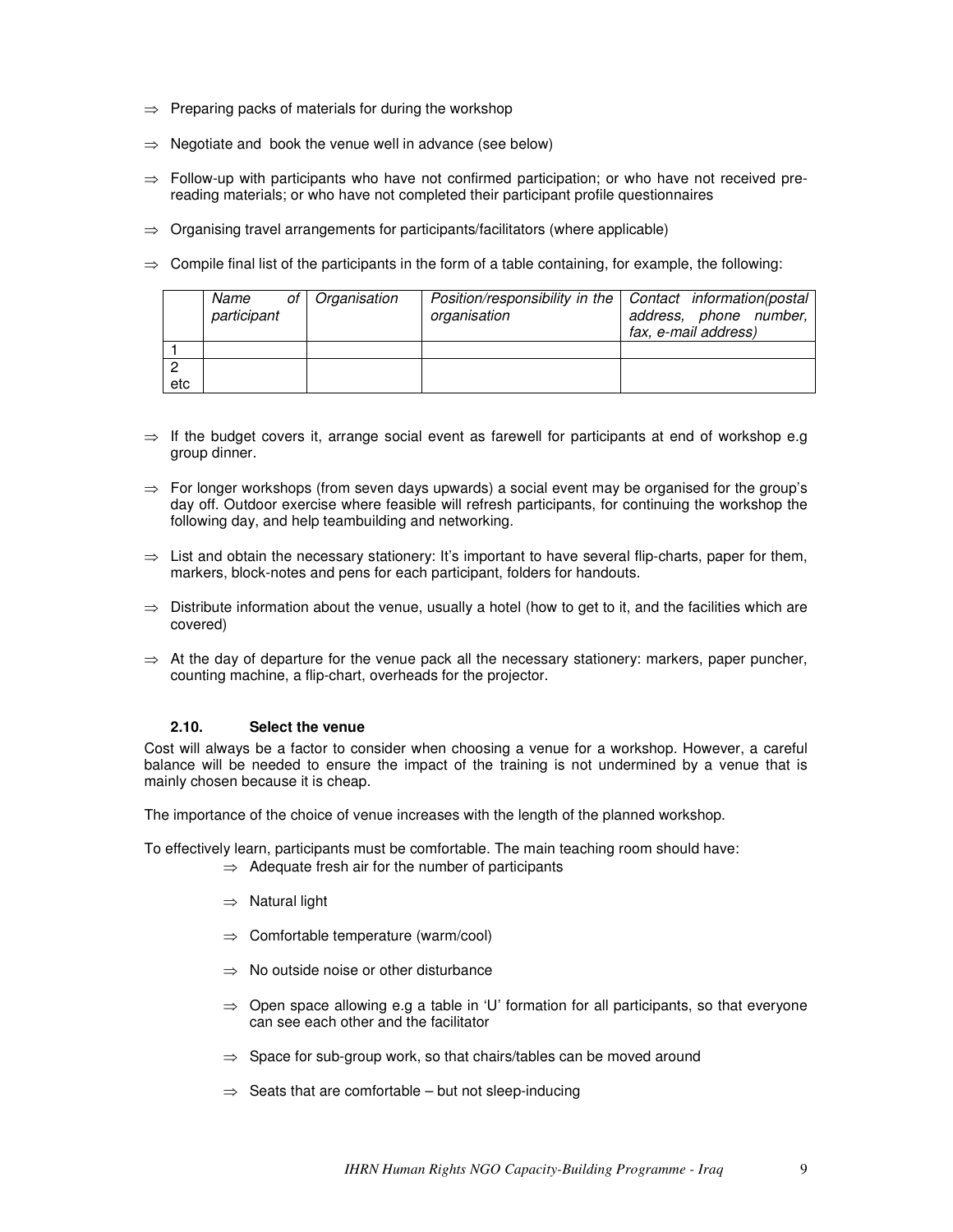$\Rightarrow$  Smaller rooms/spaces nearby, so that sub-groups can move to a new atmosphere for training exercises, so that the full day is not spent sitting in one place

For live-in workshops of more than one day, the following can enhance effective learning

- $\Rightarrow$  Hotel in quiet location, for a good night's sleep. Also, a location that is far from the participant's own office can help ensure that daily work demands do not intrude on the workshop (e.g with participants disappearing back to their office for parts of the workshop)
- $\Rightarrow$  Fresh, healthy food with plenty of choice to cater for participant needs
- $\Rightarrow$  Space for exercise/sport facilities, especially allowing participants to relax together in group games
- $\Rightarrow$  Business-centre with access to internet for cross-checking queries which arise during the workshop, fax and copier.
- $\Rightarrow$  If needed, seek the equipment for simultaneous translation in workshop town or city; otherwise the capital may be the only source. Agree a contract with the firm providing the equipment.
- $\Rightarrow$  Negotiate with restaurant of the hotel about menu and coffee-breaks, order drinking water for the workshop.

For a hotel, hosting workshops can be big business, and organisers should be prepared to negotiate on price, and other factors. To check on the quality of the service, they can ask the hotel for the details of previous workshops the hotel has recently hosted, and contact those organisers as a 'reference' by asking if they were satisfied with the service. Other NGOs will also be a valuable source of information regarding their experience with particular venues.

# **2.11. Plan to evaluate the workshop**

The organiser of a workshop should up-date their own planning checklist after a workshop – so that through experience they create one most suited to their own organisation for the next time. If this is not to be forgotten, it should be planned in advance, and the responsibility for gathering lessons by the team, and suggestions for improving next time, should be clearly allocated. Many great ideas for 'next time' are lost if they are not captured by the workshop team in a de-briefing meeting soon after the workshop itself. This de-brief encourages all the team to identify lessons for next time, and to applaud things which went well

Evaluating the substance of the workshop can involve several steps. As a minimum, the first step is to:

Prepare an evaluation form for participants and trainers to complete and return to the organisers. This should be done anonymously, to ensure frank replies. The form should be carefully drafted to ask questions which will be helpful to the organisers for the future, and also to allow space for miscellaneous comments. The topics to cover include feedback on each module, as well as any topics which the participants would need to cover in the future. One example of an evaluation for will be used for the Amman Programme. In addition, two questions can be useful to stimulate reflection:

|    | Q. What has been learned:                                                                                                                                                                                                             |  |  |  |
|----|---------------------------------------------------------------------------------------------------------------------------------------------------------------------------------------------------------------------------------------|--|--|--|
|    | Based on what you have learned about yourself and the many possibilities for change presented<br>by this module (or workshop), what two or three things do you intend to do differently in your role<br>as advocate for human rights? |  |  |  |
| 2. | What obstacles in yourself or in your work environment do you expect to experience during your<br>efforts to implement these changes? What will you do to minimise these obstacles?                                                   |  |  |  |
|    | Action to remove the obstacle:<br>Obstacles:                                                                                                                                                                                          |  |  |  |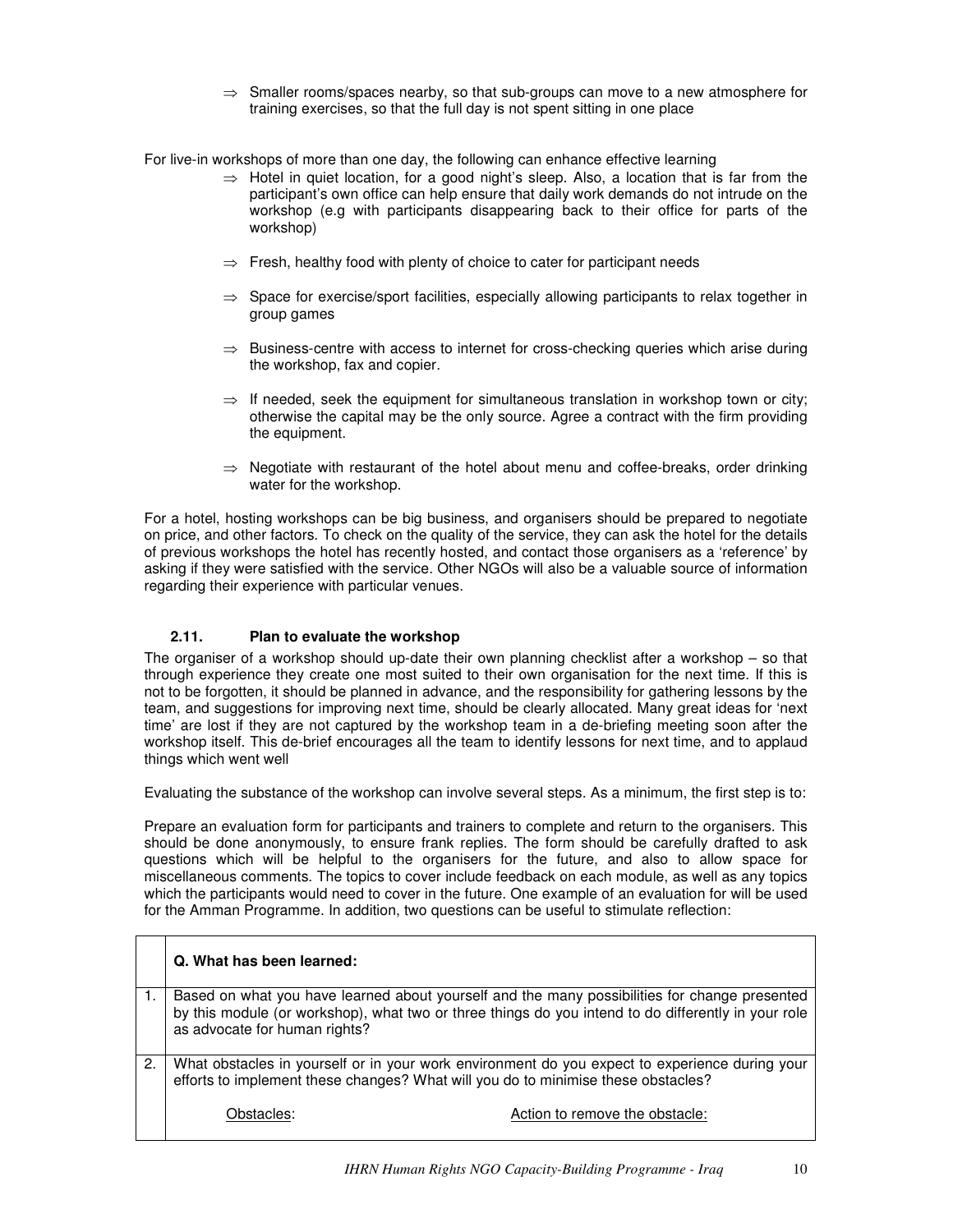| a) | a) |
|----|----|
| b) | b) |
| c) | C) |

An evaluation form should be distributed to participants on Day 1 of the workshop, so that they can be encouraged to complete the form day by day, when their recollection is fresh.

At a closing session at the end of the workshop, the completed forms should be gathered. Some participants will have completed the form day by day, and others may need some time to be allocated on the last day. To encourage people to complete the form, any travel reimbursement etc should be held back pending the handing over of the form.

Generally, feedback received in the evaluation forms is very positive. Participants enjoy a congenial atmosphere, perhaps met new people, and enjoyed the change of pace from routine work. However, the real test of the effectiveness of the workshop will come in the following months: Have the participants changed their behaviour, attitude, practices etc and become more effective in their work to stimulate human rights change?

This question will usually be asked in an evaluation of a programme, particularly if funded by an international agency, to ensure the goals have been achieved. Regardless of whether the funder plans an evaluation, the NGO organising the training should wish to discover for themselves whether their goals were met, and how they might improve for the future.

To answer the question of impact requires on-going contact with participants, and a structured process of feedback regarding:

- a) Whether and how the workshop achieved its aims;
- b) What do the participants now identify as their own training needs; and
- c) What they would recommend for any future workshops on that topic or for that group, etc.

Structured follow-up of this kind can help maximise the impact of the workshop with participants exchanging ideas/experiences with other participants on an on-going basis. Planning to evaluate training through for such a process of feedback will vary with the scale of the training, and the degree to which the organisers intend to learn and improve for the future.<sup>2</sup>

<sup>&</sup>lt;sup>2</sup> Further discussion of evaluation of Human Rights Education can be found in Felisa Tibbitts, Evaluation in the Human Rights Education Field: Getting Started, Human Rights Education Associates (HREA).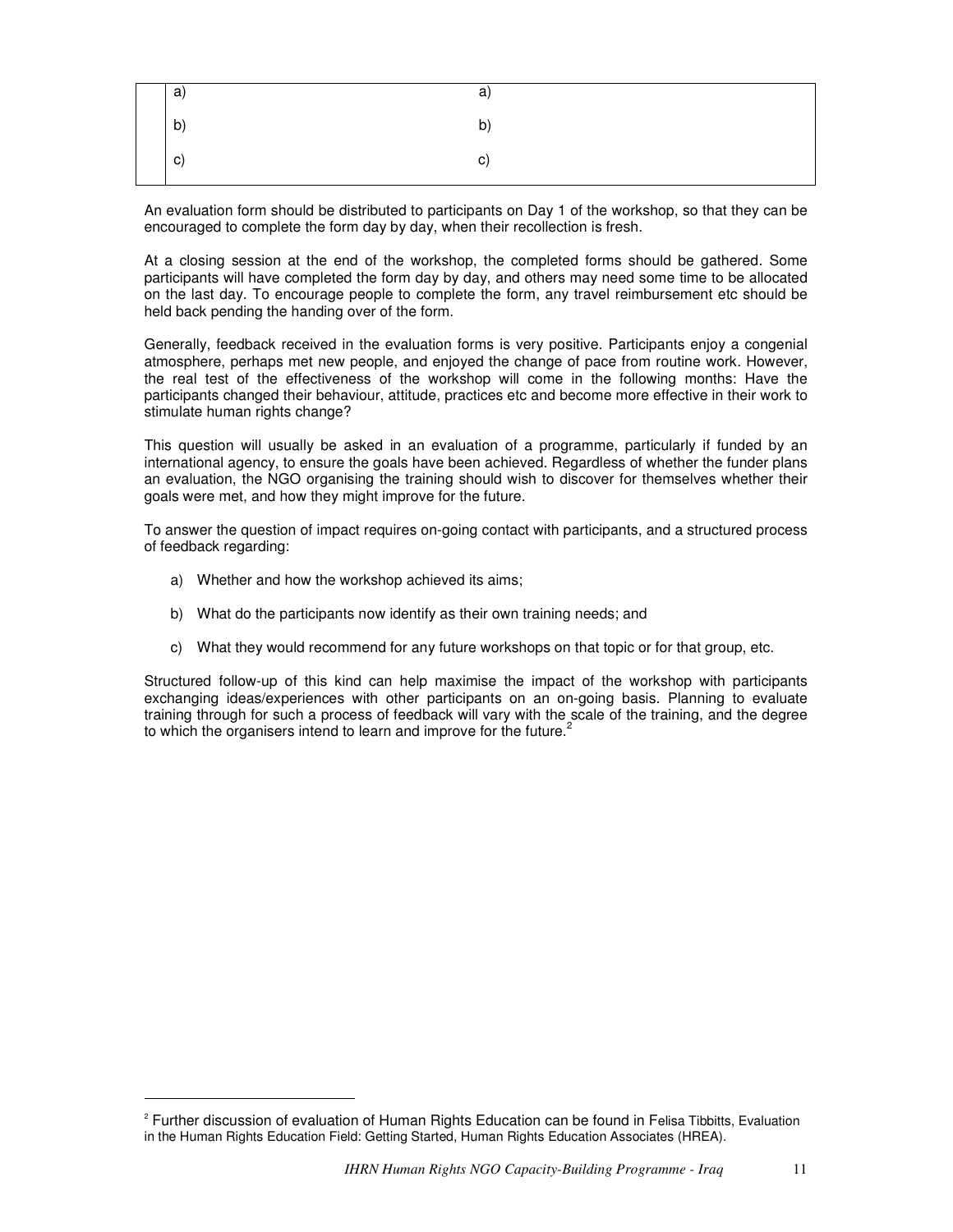# **3. DURING THE WORKSHOP: TRAINING METHODS**

Before outlining options for training methods, the importance of effective administration during the workshop is emphasised.

# **3.1. Checklist for administration during the workshop**

The administration team of the workshop may need to arrive at the workshop venue (if they are not already nearby) one day before the participants arrive, and may need to plan on departing one day after the workshop, after loose ends (such as hotel bills) are wrapped up.

- $\Rightarrow$  Final check of the reservation in the hotel, restaurant, examination of the hall and venue for administrative assistant.
- $\Rightarrow$  Make the acquaintance of the main service providers of the hotel (e.g managers of administration, the restaurant and business-center). Issues of concern are often best raised with management, rather than staff of the hotel, to save time.
- $\Rightarrow$  Set up a table at the workshop venue for participating NGOs to bring materials about their activities.
- $\Rightarrow$  If necessary, reach agreement about the smoking area that should not be far from the coffeebreak venue and the main training room. Sometimes smoking is prohibited within the hotel but exceptions may be feasible if necessary for the workshop group. In some cases, there are several staff shifts in the hotel(usually 3 or 4) and it may be necessary to inform each shift about the workshop and its needs (e.g light in a particular room).
- $\Rightarrow$  Make a poster sign to guide participants to the training room, time of the beginning of the workshop, location of restaurant and catering schedule.
- $\Rightarrow$  Hire of the safety deposit box (to keep money and other valuables)

On a daily basis:

- $\Rightarrow$  Specify to the hotel management the final number of meals to be ordered in advance (generally one hour ahead, with the number of breakfasts ordered the night before).
- $\Rightarrow$  Notify the staff of the window of time within which the coffee break will be needed
- $\Rightarrow$  Prepare the training hall: On arrival, facilitators inspect the hall so that chairs and tables are placed as required. If necessary additional furniture is arranged with the hotel.
- $\Rightarrow$  Check the documents to be handed out (a packs for each participant, and cross-check the contents).
- $\Rightarrow$  Check the technical equipment (PC, fax, copier) and stationery. Note: Installation of equipment for simultaneous translation can take two hours, so access to the workshop room may need to be arranged early in the morning of Day 1.
- $\Rightarrow$  On the first day the hall will need to be opened one hour before the workshop (or more if equipment is to be installed). On the following days the hall can be opened 30 minutes before.
- $\Rightarrow$  The hall needs to be aired, with water and glasses provided for participants and facilitators. At the end of each day the hall is cleaned. Usually the hall is closed by the administrator on duty.
- $\Rightarrow$  Administrative assistants prepare the register, badges, block-notes, pens
- $\Rightarrow$  Registration of the participants. Participants may be given a folder of new materials (they will have been asked to bring the pre-reading materials they received in advance), a badge, a block-note and a pen. Each participant should sign in the register for each day of the workshop. When the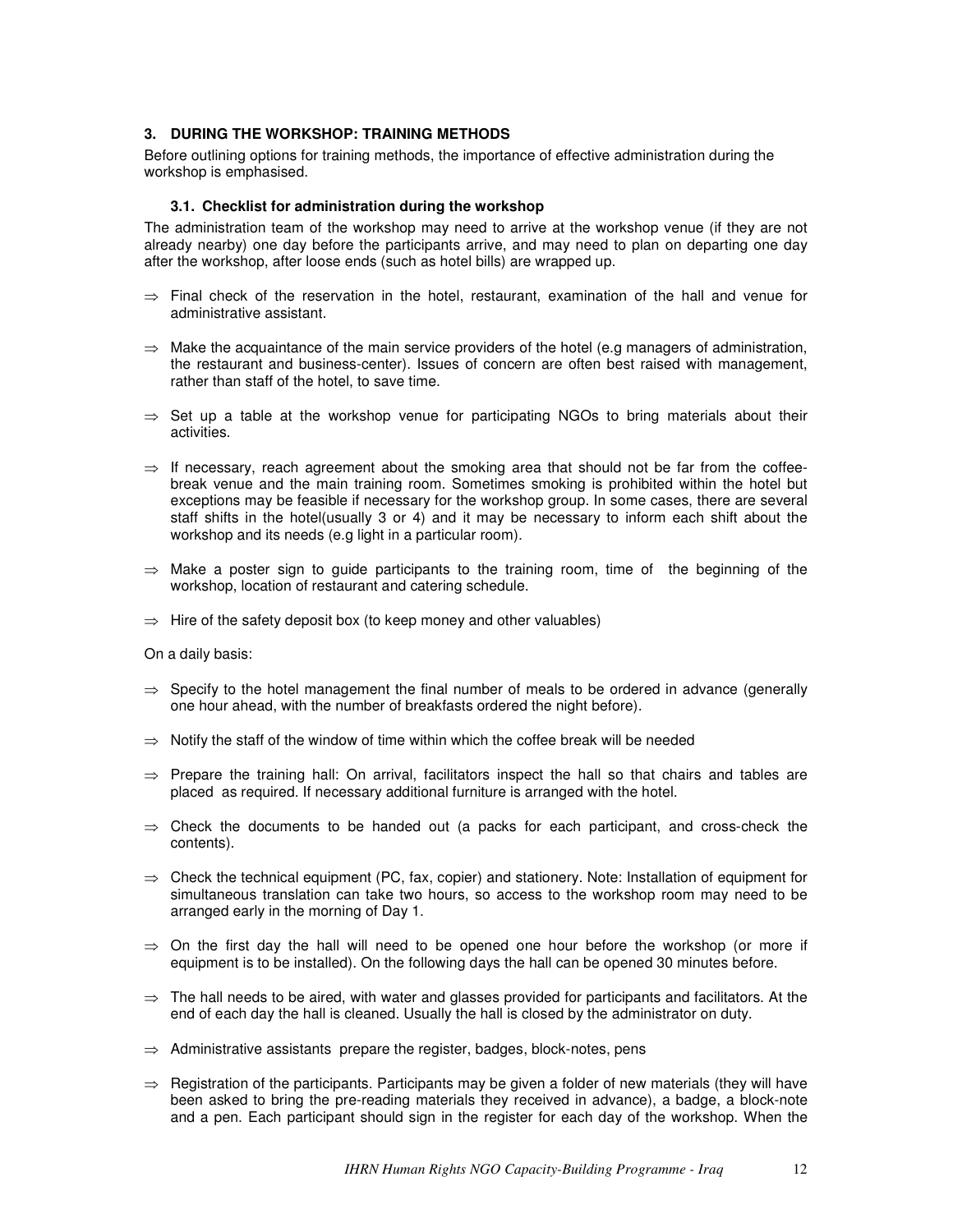equipment for simultaneous translation is used each participant gets ear-phones and put the number of the ear-phone in the register.

- $\Rightarrow$  The administrative assistant reimburses travel expenses of the participants. The assistants provide the participants with the necessary documents (e.g business trip order, business trip certification and cooperation agreement ).The participants may need to complete the forms in their organizations and send them to the headquarters of your NGO.
- $\Rightarrow$  Taxi or other transport is arranged to meet and to see off the lecturers and facilitators. Similarly, transportation is arranged for the office equipment and translation equipment.
- $\Rightarrow$  The administrative team gathers financial documentation from all hotel services: bills for accommodations, for catering.

# **3.2. Choose training methods**

Regarding the training content itself, facilitators prepare by choosing methods best suited to communicate with that particular group of participants. The idea of using a pre-workshop questionnaire was mentioned in section 2 above to help the facilitators tailor their work to the specific needs of the participants. Choices will need to be made regarding the best means to communicate and facilitate learning.

Regarding dissemination of materials during the workshop, it is important that the lead facilitator control the content of the workshop pack so that only those materials consistent with the workshop are included.

Regarding volume of materials, a balance is needed to ensure participants do not feel overwhelmed by material, but also know they have reference material for further study if they coose to study the topic in more detail.

As was mentioned at the outset, this section outlines some guidelines for facilitators in training methodology. Additional resource materials on training methodology can be found in a variety of human rights training manuals that exist (some in Arabic) eg UN Training manual on Human Rights Monitoring.

#### **3.3. To begin: clarify expectations and agree rules for interaction**

The opening session of the first day of the workshop involves:

- Welcome of the participants
- Introduction of facilitators and of participants to each other. For introductions, often a game, such as the warm-ups listed as examples below, can be helpful to create an informal atmosphere which is a helpful foundation for the learning process.

Expectations: The next session focuses on gathering and discussing together the range of expectations which participants will often have of a workshop.

To ensure frank responses, it is helpful to have participants answer this question anonymously. This can be done by distributing coloured cards for people to write on, gathering them all before reading them out and listing them on flipcharts. Any major issues that arise concerning expectations should be addressed in that discussion.

> $\checkmark$  Outline the aim of the workshop and provide an overview of the whole programme: In the first substantive session, it is important to give participants an overview of the sequence of the workshop, and how each module will build on the previous ones. This map of the journey:

> > - Gives a sense of security as each participant knows where the workshop is going, and where to slot in their particular concerns/questions later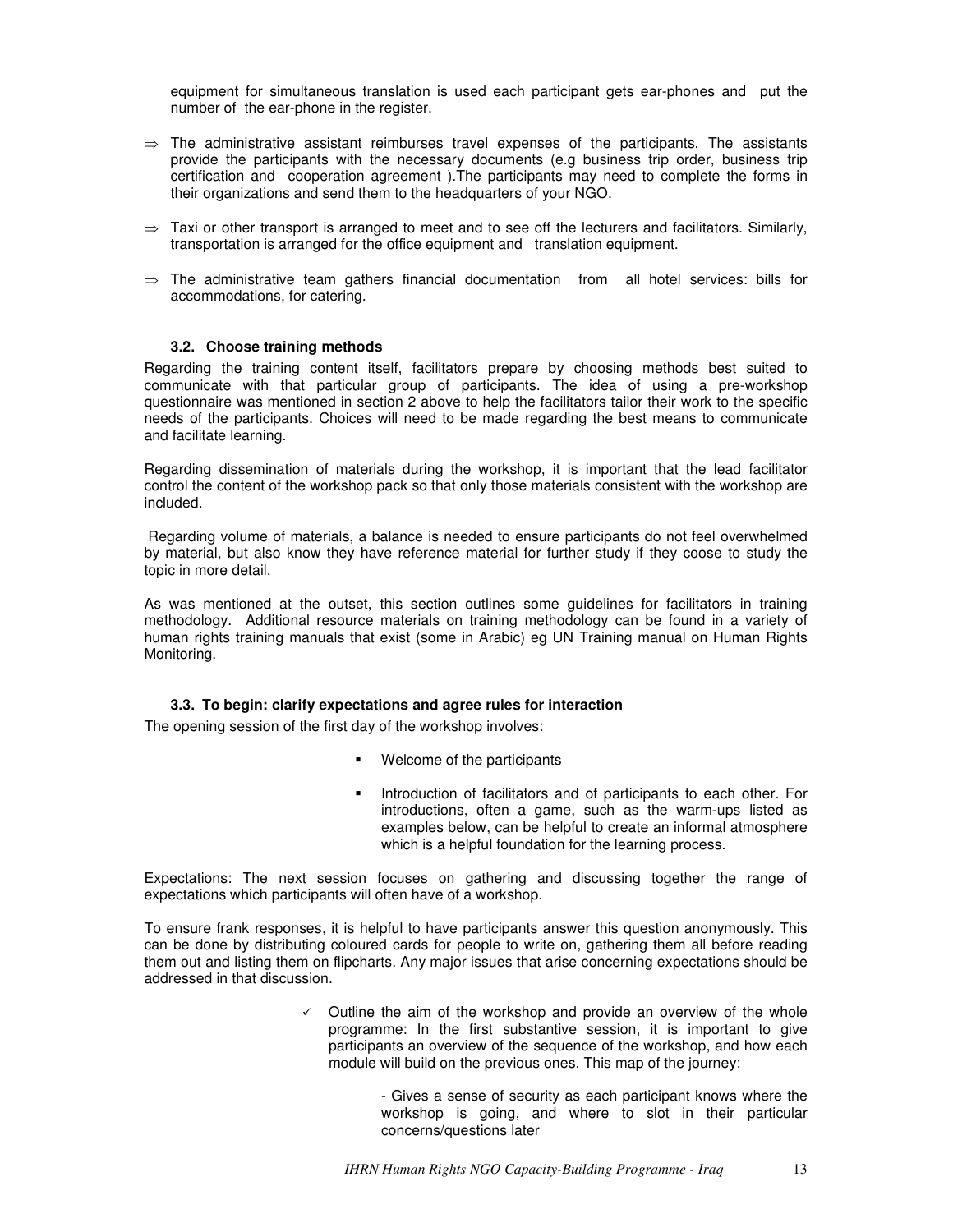- Emphasises the importance of consistent participation throughout by the participants.

- Allows the facilitator to show how the plan for the workshop does/does not match the expectations expressed, and clarify this.

- Allows participants to plan their evening reading, so they get the most benefit from the following day's discussion etc.

Rules of interaction: Invite the new group to propose rules which will govern their interaction. It is helpful for a group to agree, if possible by consensus, how they will behave in their discussions. Included in the norms agreed should generally be:

> - People should not talk at the same time, but wait for each other to finish

> - Respect time schedule (e.g returning from coffee breaks on time, all sessions start on time and finish on time etc)

- Keep interventions short and to the point
- Everyone must attend all sessions

- Responsibility for sharing knowledge, resources, skills with each other

#### **3.4. Warm up the group**

To start the day, as well as when the participants return after lunch, it can be very helpful to spend some few minutes playing a light-hearted game to 'warm-up'. The aim is to relax participants, create a sense of teamwork and informality, and help people to focus their minds and be truly present in the room after the distractions of breakfast/lunch. This can be a very important step to ensure that people are not intimidated by each other, as may occur where there is a variety of experience /age in the group and to enhance teamwork. Both facilitators and participants should take part, to ensure no unhelpful hierarchy is implied.

A facilitator can start with a warm-up exercise that has not been used with this group previously. Once participants become familiar with some examples the task of developing a new warm-up can be delegated to participants, taking it in turns to rotate the task among the sub-groups.

This involves the participants more actively, and relieves the lead trainer of one task which can be delegated.

The following is a selection of some quite brief warm-up exercises developed by a Russian NGO activist Svetlana Velikoredchanina which might be replicated or adapted for future workshops – or form the basis for new ideas. Different ones will work better at different stages of a workshop.

Time-keeping should be observed and warm-ups not get out of control. **The best warm-ups are short.**

- The names of different human rights are written on pieces of paper in a box and the team demonstrates it visually – through mime. This can be very brief and works well as the group tries to identify which right is in issue.
- One by one participants watch each each other walking from one side of the room to sit at their table. The people who follow, copy the sequence of actions of all the people in front, i.e imitating the way that they walked and at the end add a little variation of their own.
- Form a circle of standing participants, with hands outstretched, shake fingers, close eyes and then walk inwards together to make contact with the persons on the other side of the circle. Hands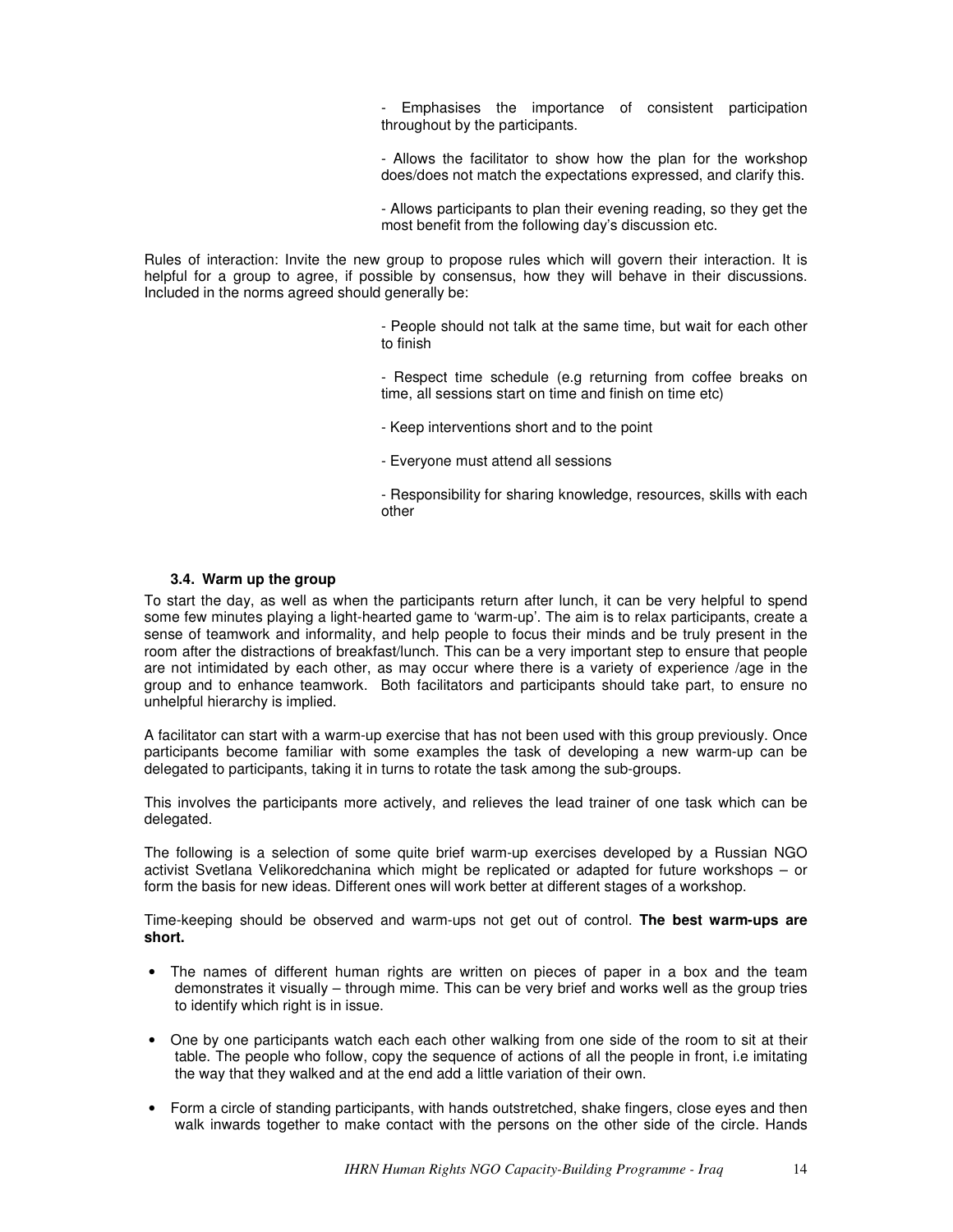then join one by one in the middle, with eyes remaining closed. The challenge is for participants to unravel themselves to form one or more circles again.

- Invite participants to think of a creature they 'feel' like and to walk to the end of the room at the end of the session imitating it (e.g a crab, giraffe)
- Form a circle of standing participants; everyone turns to the right and picks each other on the back as if a woman in stilettos is walking on their back, then a horse, then an elephant, then thunder and lightening, then a snake….
- Form a circle of standing participants "Who would you like to take to the mountain?" So everybody names somebody else and says why they would like to take them to the mountain and then the circle is formed. This works best when it is brief.
- Seated in a circle, each participant passes a sheet of paper with own name at the bottom corner around the circle. Each writes good wishes for you, fold over the sheet and passes it on to the next person and so on, so that everybody gets a list of good wishes. This requires time.

# **3.5. Principles of adult education**

General Principles of Adult education:

- Individuals are unique, particularly in the way they learn. Thus, a training workshop must use a **variety of learning** approaches in order to accommodate the different ways in which people learn.
- Learning does not mean information being "injected" into people through provision of facts – it emerges from their own experience. For this reason, **participation** is the key to adult education. The passive format of lectures is the least effective means of training for human rights work – there must be interaction, and the more participants are active the more they learn. For this reason, this chapter focuses on participatory techniques for facilitators, such as roleplays, case studies etc. Reflecting this, the term 'facilitator' is preferred to that of 'trainer.'
- Learning is most effective when the objectives have relevance and meaning for the participants in terms of their **own lives,** what they already know, as well as their personal goals. For this reason, section 2 above emphasised the importance of participant selection: try to form a group that will have common goals and learn from each other. For example, include a range of disciplines all working on or affecting one issue.
- Learning is meaningless if it is limited to the acquisition of facts and figures. Information must be supplemented by an understanding of **why it is important**, and **how it can be used** to stimulate human rights change. Effective training facilitates this process.

## **3.6. Applying the principles**

Applying these principles involves the 'Trainer' being primarily a 'facilitator':

The aim is to facilitate learning and not merely to provide information. The aim is not academic, such as providing interesting facts, nor is to impress participants with the quantity of complex data the 'teacher' can display. The priority here is the opposite: to render the complex simple. Communication is the priority. This sometimes requires a cultural shift from a focus on 'teaching' by 'experts.'

- A facilitator creates an effective learning environment and an active learning process.
- $\checkmark$  Encouraging the active involvement of all the participants (not only in discussions but also, for example, having a sub-group take responsibility for time-keeping by all the participants during one day). This helps to encourage participants to take responsibility for their own learning, as does their preparation by studying the preworkshop material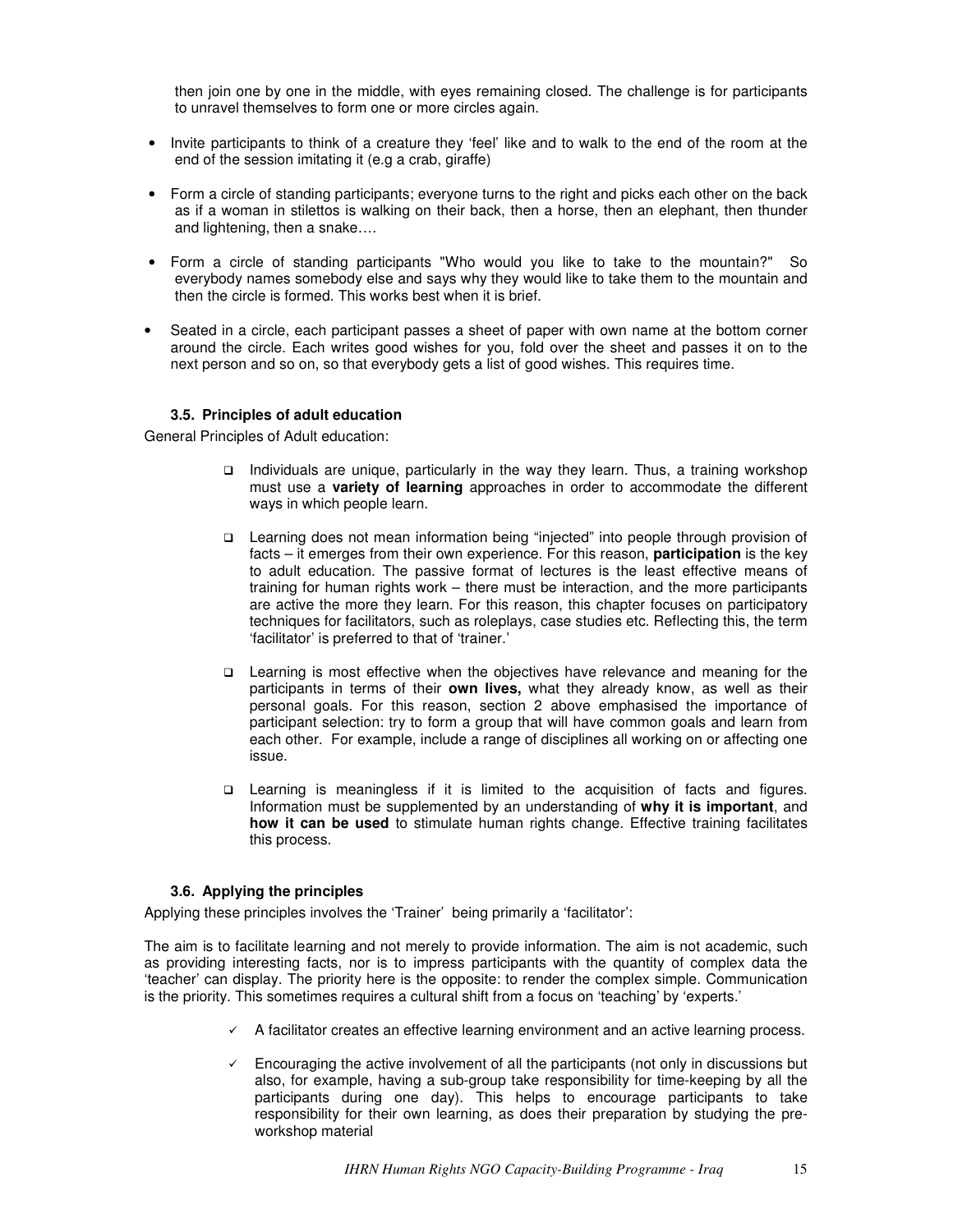- $\checkmark$  Encouraging participants to work through a problem in training, and enhance their confidence in conducting various human rights activities.
- $\checkmark$  Acting as resource to the participants not as an 'expert' who has all the answers e.g directing the participants to the materials and resources they need
- $\checkmark$  Promoting an atmosphere of co-operation. This includes investing time at the outset in games for "getting to know you", see below, on warm-up exercises; and creating an informal, non-hierarchical atmosphere so people are free to speak their mind
- $\checkmark$  Adapting the training and exercises to the specific needs of participants (as above in section 2). This includes linking the training content with other training which the participants have received (see section 2 for the pre-workshop questions to identify that prior training), as well as encouraging participants to constantly relate the training to their 'real life' experiences
- $\checkmark$  Reviewing regularly and wrapping-up: The facilitator re- summarises the material learned from each activity when it is appropriate and practical. This helps the participants be clear about their learning progress and skills development. Also, it gives them time to discuss what they have learned and integrate it in their own behaviour.

Closure: This is a very important part of the training process. The facilitator reviews all of the experiences of the session or the workshop so far, and sums up what has been learned so far. The wrap-up can provide an application of the session content to the daily work setting of the participants to which they will return. A link is made between the current session and the material previously covered – as well as to that material which will be addressed in future sessions.

Using a variety of educational methods and a variety of visual aids in:

Role plays Case studies Small/large group discussions Brainstorming Mini-lectures Power relations analysis

The main methods which can be useful are considered in turn in the sections which follow. Beforehand, regardless of which training methods are chosen, two general hints can help make the trainer's role easier, and better organised:

- **Rehearse instructions**: Clear instructions are essential. Giving step-by-step instructions is preferable to giving a list of instructions all at once. It is important not to overload the participants with instructions – give them directions as needed at the start of each day or each session.
- **Arrange the room:** For the training to proceed smoothly, it is important to have the room arranged effectively. Easels, flipcharts etc should be placed where all the participants can see them easily. Chairs, tables, etc should be arranged in a manner that allows for easy interaction among the participants, and good eye contact with the trainer/other group members.

# **3.7. Role-plays**

This is a training technique which allows a large number of issues to be raised with participants all at once – this is how issues arise in real life. Role-playing can be used to examine problems, investigate facts, predict responses to advocacy approaches, and generally provide insights into attitudes which are different from those of the participants.

Role plays may involve participants acting out a situation in front of other participants e.g preparing the arguments they would use on a set of facts to take a case to the European Court of Human Rights. The 'actors' are given a detailed description of a situation and are assigned a specific role in it. Roles might be assigned to a team to represent the judges of the Court as well as the applicant and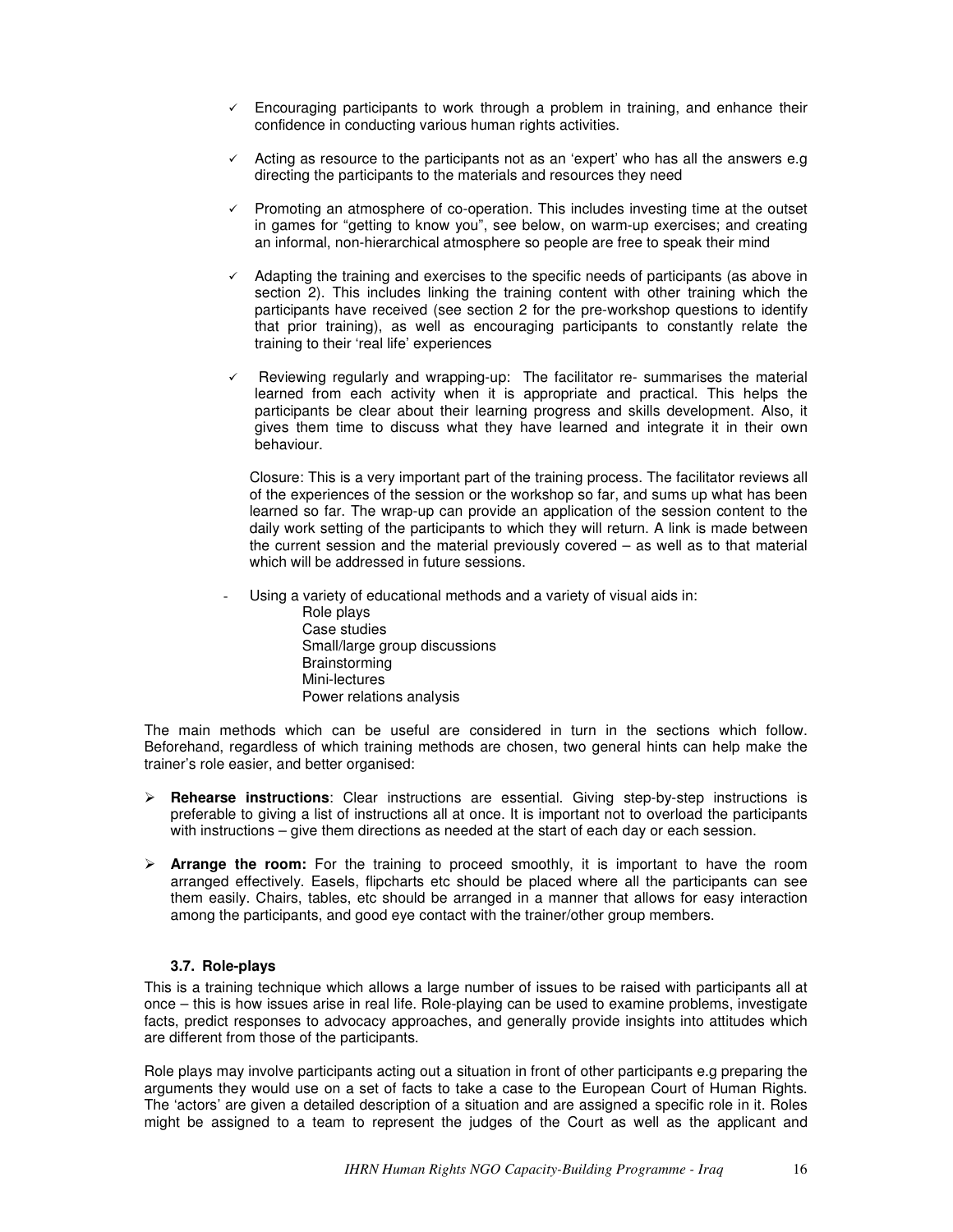respondent. Roleplays such as this involve learning through doing, observing and providing feedback and analysis.

# **3.7.1. How to develop a role-play**

- $\checkmark$  Choose a situation that is realistic to the participants and which reflects the training goal of the module
- $\checkmark$  Define the problem to be addressed in the role-play
- Determine the number of 'actors' needed
- $\checkmark$  Develop the specific roles for each person by answering these questions:
	- i. What is the person like
	- ii. What is important about the person's background
	- iii. How does the person feel about the other role player(s)
	- iv. How does the person feel about the situation

These questions should be written and reinforced orally to the 'actors'.

# **3.7.2. How to introduce a role play**

Regardless of the number of role plays and the types of participation, the facilitator should start the roleplay in the same way:

- $\checkmark$  Describe the purpose of the role-play for all workshop participants
- $\checkmark$  Describe the situation briefly and clearly for all workshop participants, even if prepared written roles are used
- $\checkmark$  Ensure 'actors' are allocated roles which do not reflect what they do in real life, and that they have not faced this problem in reality. Allocate roles in a sensitive manner and to avoid embarrassing a participant.
- $\checkmark$  Brief the 'actors' (without the rest of the participants). Allow enough time to understand their roles If it is an elaborate role play, brief and instruct the 'actors' the day before, so they have time to 'get into character' and even to dress up if they choose – which all adds to the fun – and the learing experience.
- $\checkmark$  Tell actors to add facts/information if necessary during the role-play (the facilitator can adjust the actors' briefing notes to fill gaps identified in this way for the next time). Tell the actors to try to give a realistic portrayal and not to overreact.
- $\checkmark$  Recall the learning objective of the session, and brief the observers as to what they should be looking for.
- $\checkmark$  Set the scene, e.g by arranging chairs.
- $\checkmark$  Give a final reminder to actors as to the time allocated.

## **3.7.3. How to facilitate a role-play**

- $\checkmark$  Start the action by telling the actors to begin
- $\checkmark$  Observe quietly on the sidelines, do not interrupt. Note any issues that will need to be discussed in the plenary discussion analysisng the role-play
- $\checkmark$  Monitor the time and stop the role-play at the appropriate point.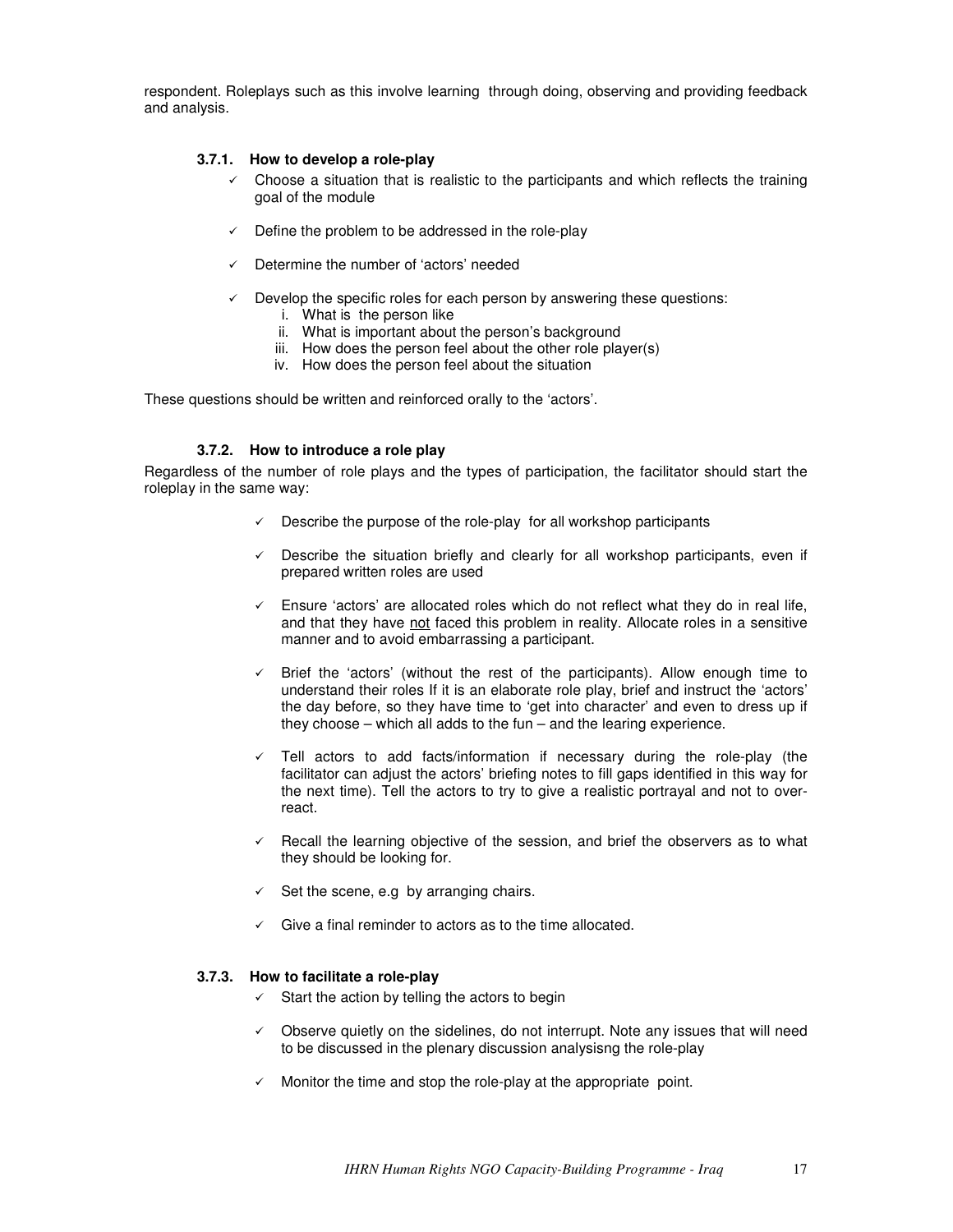$\checkmark$  Thank the 'actors' using their real names, and invite participants to clap. It is important in this way to remove the 'actors' from their roles and to provide a transition for the discussion which follows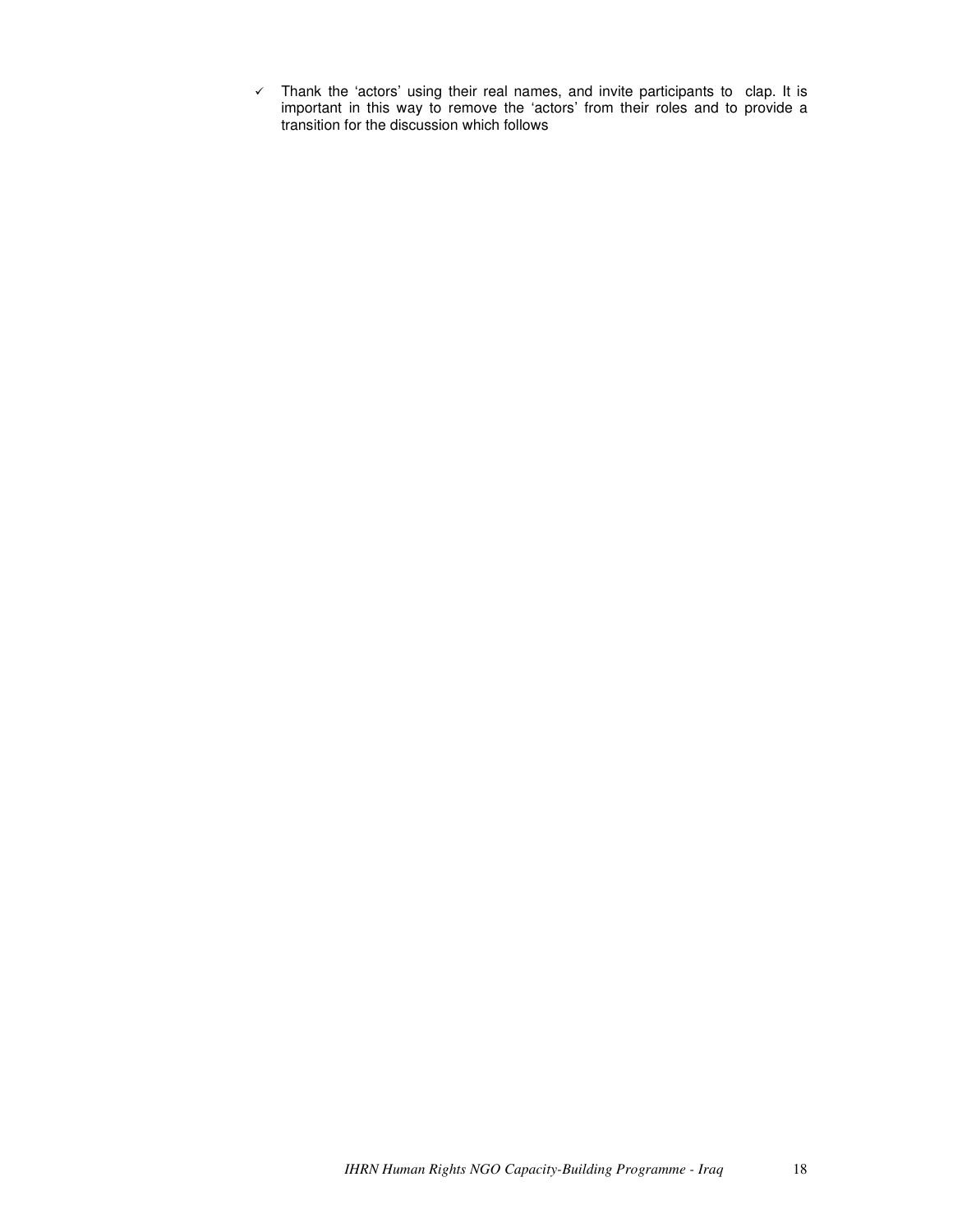## **3.7.4. How to draw together the learning points**

- $\checkmark$  Allow the 'actors' to comment on the experience before those who observed (reserving any planned 'surprise' for the observers to later in the discussion)
- $\checkmark$  Among the actors, ask for comments from the person who had responsibility for 'solving the problem' first
- Ask for comments/feedback from the observers. Review the way the situation; why the 'actors' behaved the way they did; how it might have been planned/done differently to achieve better results
- $\checkmark$  Encourage the observers to describe their own feelings as events occurred, rather than only analysing the behaviour of the role players.
- $\checkmark$  Summarise the major issues related to the purpose of the role-play ensure the discussion does not focus on the acting abilities of the role-players. Keep the focus on what the role players contributed to the understanding/resolution of the problem in the situation.

# **3.8. Group discussions**

Communication is a two-way process. Lectures are never as satisfying as learning exercises in which everyone is participating. Discussion is an important way for participants to involve themselves in training. They measure the success of a workshop by their own involvement in it, and the satisfaction they received from participating in meaningful discussions.

# **3.8.1. How to facilitate group discussion**

In large-group discussion, the facilitator will need to prepare in advance the questions, and the learning points they want to emphasise. The facilitator's role is to:

- $\checkmark$  Keep the discussion moving, ask questions, provoke different views, promote a lively exchange of ideas,
- $\checkmark$  Ensure the discussion stays on the subject
- $\checkmark$  Get as many of the participants involved in the discussion as possible
- $\checkmark$  Provide facts, policy, law as needed (or from other participants or facilitators); and distil the key messages as planned from the session.

In essence, the facilitator is a catalyst – stimulating and guiding discussion, serving as a resource to the participants' own exploration of the topic. One of the challenges is to establish an environment in which participants feel free to disagree, try out new ideas, discuss their own experiences and propose solutions, conclusions or strategies.

When it comes to discussion in smaller sub-groups, the facilitator's role is to make the instructions clear and let the group work on their own. Where the workshop is over several days, the facilitator should ensure the same groups are not formed all the time, to keep the interaction lively within them. The facilitator should arrange the groups e.g to reflect diverse backgrounds and experiences. The facilitator should move quietly among the groups to ensure the assignment is understood and is being done correctly and involving all members of the group.

At the end of a sub-group discussion, the conclusion or ideas from each group are usually reported to the full group. The facilitator should invite the small groups to choose their own 'rapporteur'. This 'rapporteur' role should be rotated in the sub-group each time with a new voice presenting to the plenary. This is to ensure that some participants do not sit back and let others do all the work, and to minimise the risk that a group is dominated by one person's ideas.

At the end of the plenary feedback from each group, the facilitator will have prepared questions to ask the group as a whole. By listening carefully to the responses, the facilitator then helps the group draw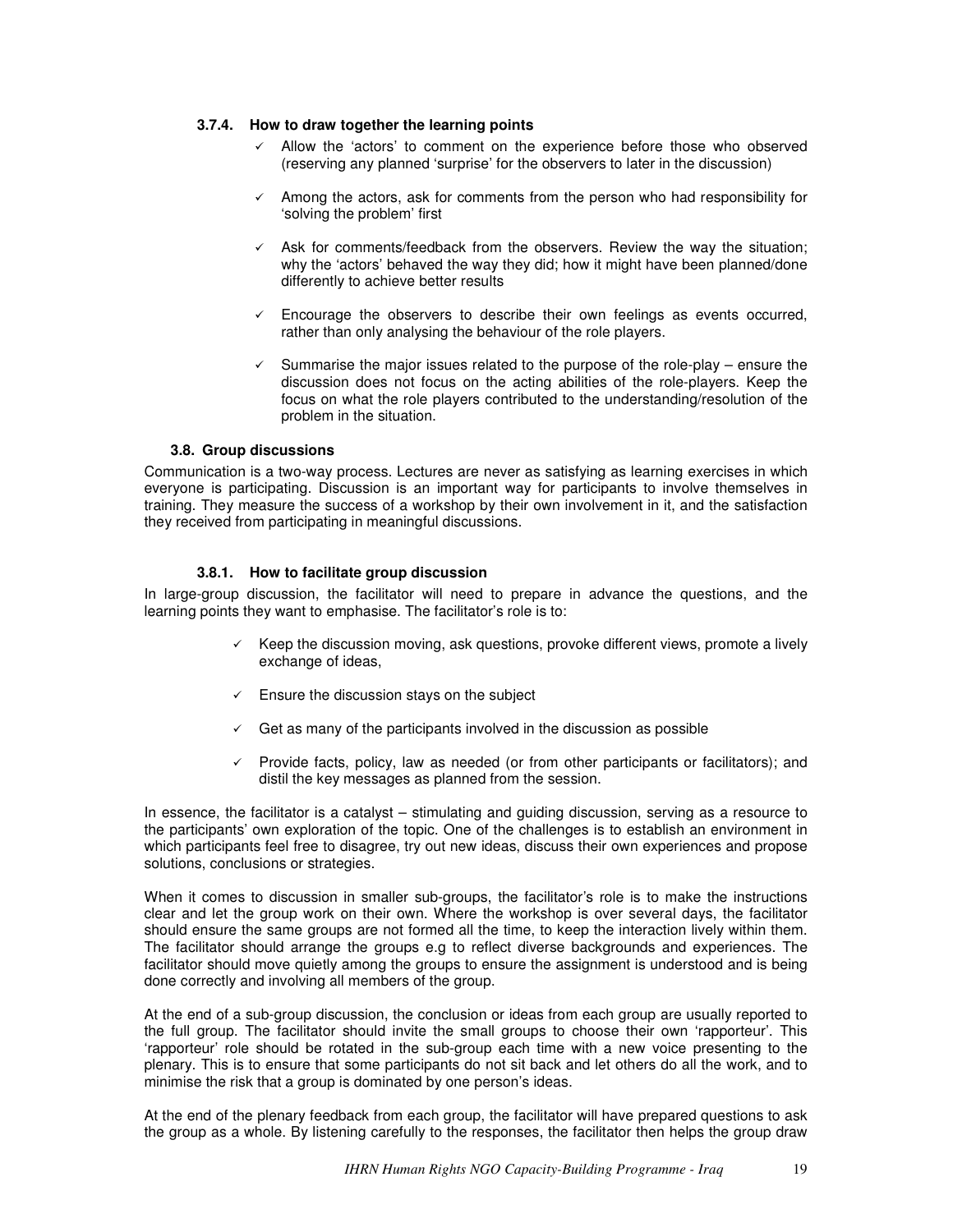conclusions about what they learned. It is important to ask open-ended questions that make people think about their responses rather than questions which prompt 'yes' or 'no' answers.

# **3.8.2. How to ask questions of a group**

More generally, questions should be used to direct the group's attention to issues they have not considered. Ask questions that are:

- Open-ended
- Describe processes or procedures
- $\checkmark$  Require thoughtfulness
- $\checkmark$  Focus on feelings/reactions, and are perceived by the participants as helpful.

Examples follow:

- $\checkmark$  If all available information has not been given you want to encourage the participants to think more: "I wonder if we have received all the information needed to reach a decision?"
- $\checkmark$  The discusssion is wandering from the topic  $-$  you want to bring it back on track: "What point are we now considering?"
- $\checkmark$  A summary of group consensus is needed before continuing: "I wonder if someone could summarise the points where we agree and disagree"
- $\checkmark$  Checking for clarity, participants tend to be more motivated to learn when they feel they the facilitator understands them and using the following phrases can be helpful:
	- "If I understand you correctly, you're saying that…
	- "Lets make sure everyone understands the point  $x$  is making. Would one of you summarise it for us?
	- *"What you're saying raises a question in my mind. For example, do you…*
	- *"How do the rest of you feel about x's comments"*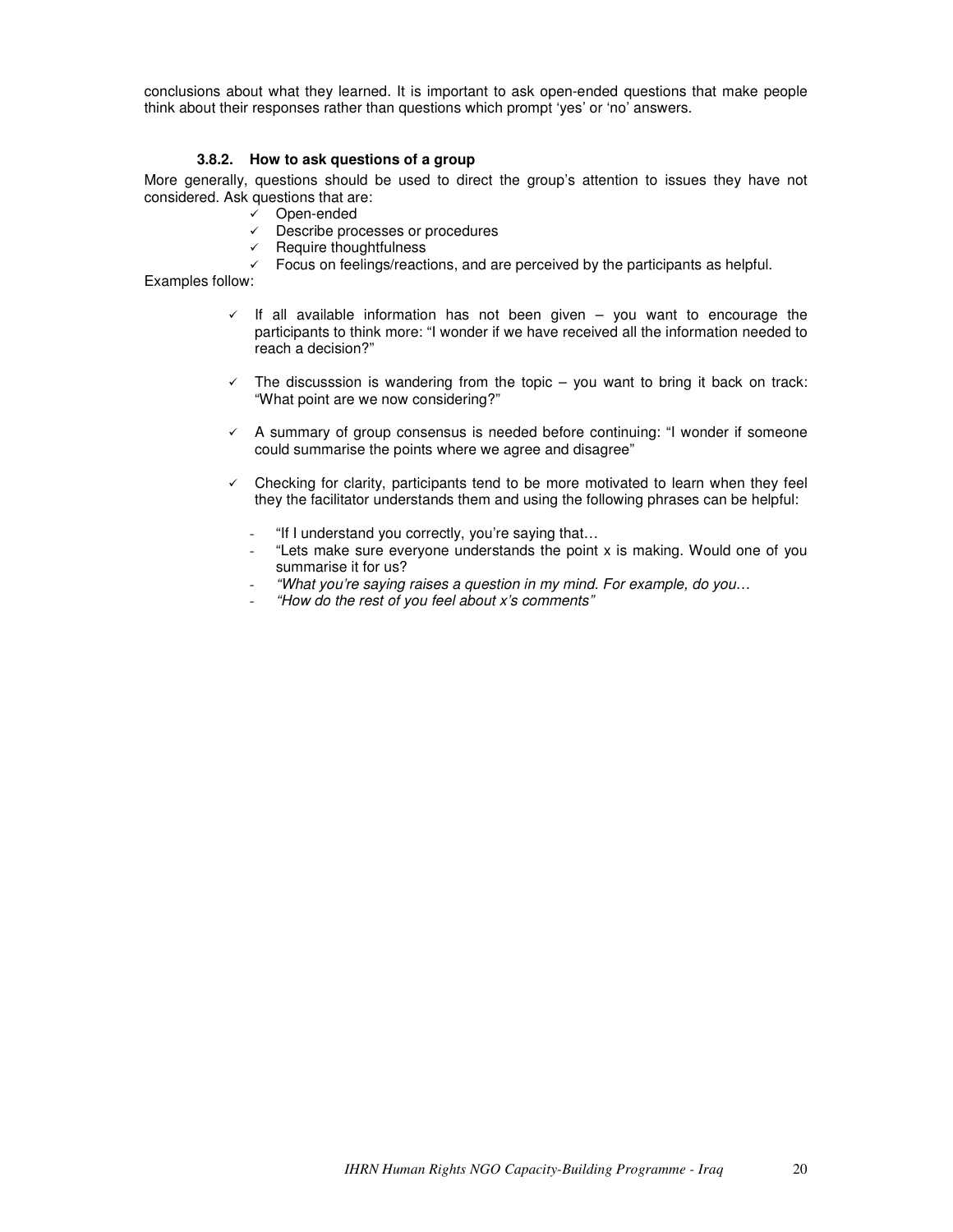# **3.9. Brainstorming**

Brainstorming, in training, has two purposes:

- a) To teach participants *not to make judgements* until a maximum number of ideas have been developed.
- b) To train participants to *listen positively* to the ideas of others, without making negative comments that discourage creativity

Brainstorming is a structured discussion which is mainly used to solve problems. An example might be how to conduct effective advocacy on a particular human rights issue. It is based on the idea that a group can develop more ideas than an individual thinking alone. The process of brainstorming can be most effective when it has three steps: development of ideas, analysis and action planning:

## - **Step 1: Development of Ideas:**

- In brainstorming, quantity is the goal: the more ideas the better. Generate ideas without evaluating them - there will be time for that later in the process. This does not mean that quality is unimportant – only that when people stop to challenge quality during the creative process, it inhibits creativity. Put all the suggestions on a flipchart in front of the room during the exercise. This encourages participants to develop ideas.
- Create new ideas by offering alternatives e.g adding, deleting, reversing, consolidating those already suggested.

# - **Step 2: Analysis of the ideas**

- In the discussion, participants should be encouraged to ask for explanation of unfamiliar ideas.
- The group establishes criteria for selecting the best ideas, then tests the ideas against the criteria. As ideas are rejected because they don't meet the criteria, the group is left with a list of workable options. From these they can select the "best" solution.

# - **Step 3: Action Planning:**

- Finally, the group moves to the final phase, action planning: This consists of outlining the steps needed to put the adopted solution into operation.

A variation on the above process of brainstorming is useful if the topic is a sensitive one. An example might be discussing barriers to human rights progress and their causes – particularly if there are state officials in the group. Another issue that can be sensitive is asking participants to select the priority human rights issue they feel most needs to be addressed.

In this type of situation, the discussion can be started by first asking people to privately write one idea on a coloured card. The cards are then collected and mixed up by the facilitator. They are read out, and stuck onto a board with the group suggesting how the ideas might be clustered (the cards can be fixed on a wall / a board which has been earlier covered in paper for this purpose by the facilitator). In this way, views are not attributed to anyone - often a more frank and realistic discussion can then take place.

## **4. AFTER THE WORKSHOP: EVALUATE AND LEARN FROM THE PROCESS**

As workshop organisers, it can be very helpful to adapt and up-date the checklists used, so that you learn from experience and ensure that future workshop training is more effective than what has gone